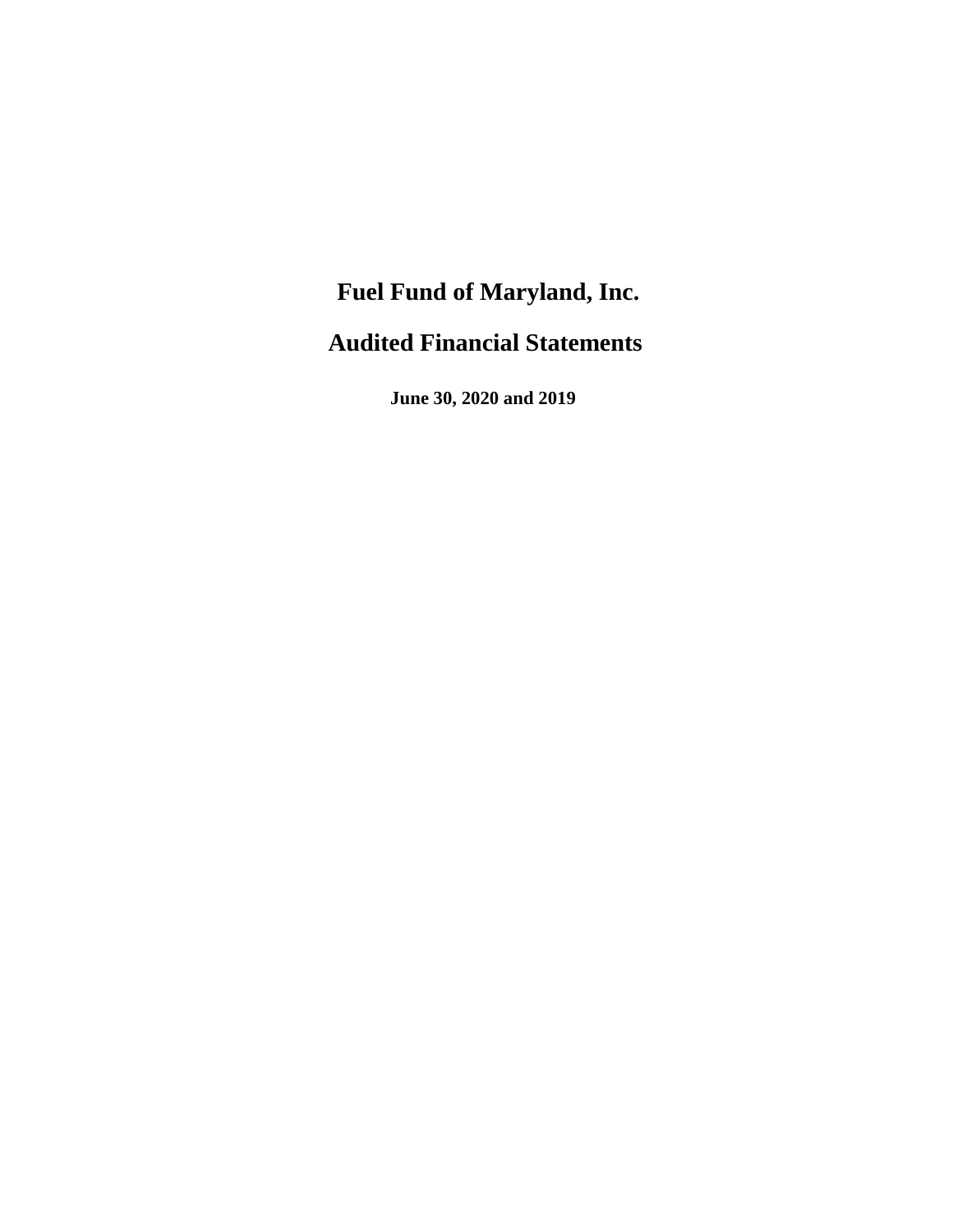# **Contents**

|                             | Page |
|-----------------------------|------|
|                             |      |
| <b>Financial Statements</b> |      |
|                             |      |
|                             |      |
|                             |      |
|                             |      |
|                             |      |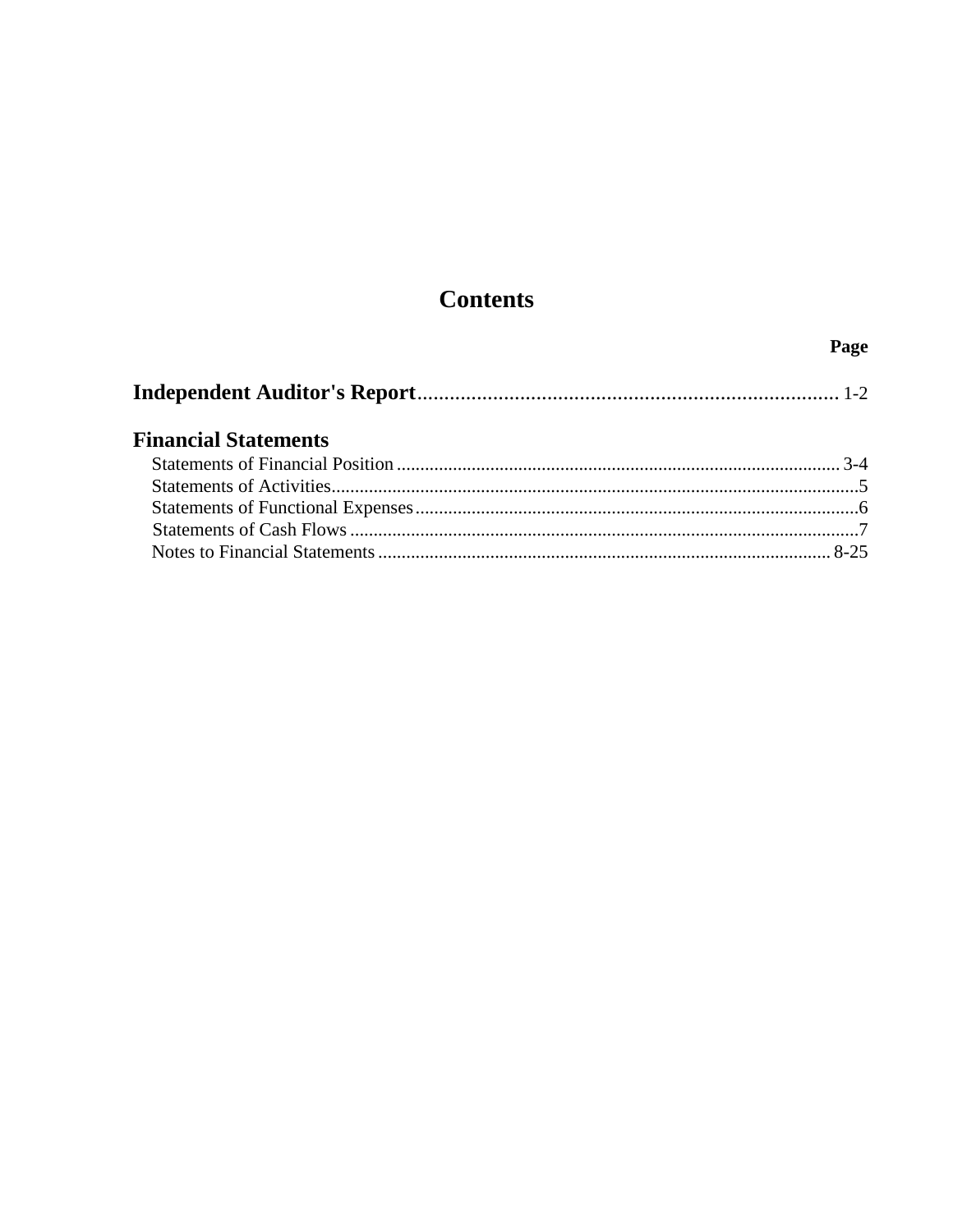# **FITZPATRICK, LEARY & SZARKO LLC** Certified Public Accountants and Business Advisors

# **Independent Auditor's Report**

Board of Trustees Fuel Fund of Maryland, Inc. Baltimore, Maryland

#### **Report on the Financial Statements**

We have audited the accompanying financial statements of Fuel Fund of Maryland, Inc. (a nonprofit organization) which comprise the statements of financial position as of June 30, 2020 and 2019, and the related statements of activities, functional expenses and cash flows for the years then ended, and the related notes to the financial statements.

#### **Management's Responsibility for the Financial Statements**

Management is responsible for the preparation and fair presentation of these financial statements in accordance with accounting principles generally accepted in the United States of America; this includes the design, implementation, and maintenance of internal control relevant to the preparation and fair presentation of financial statements that are free from material misstatement, whether due to fraud or error.

#### **Auditor's Responsibility**

Our responsibility is to express an opinion on these financial statements based on our audits. We conducted our audits in accordance with auditing standards generally accepted in the United States of America. Those standards require that we plan and perform the audits to obtain reasonable assurance about whether the financial statements are free from material misstatement.

An audit involves performing procedures to obtain audit evidence about the amounts and disclosures in the financial statements. The procedures selected depend on the auditor's judgment, including the assessment of the risks of material misstatement of the financial statements, whether due to fraud or error. In making those risk assessments, the auditor considers internal control relevant to the entity's preparation and fair presentation of the financial statements in order to design audit procedures that are appropriate in the circumstances, but not for the purpose of expressing an opinion on the effectiveness of the entity's internal control. Accordingly, we express no such opinion. An audit also includes evaluating the appropriateness of accounting policies used and the reasonableness of significant accounting estimates made by management, as well as evaluating the overall presentation of the financial statements.

We believe that the audit evidence we have obtained is sufficient and appropriate to provide a basis for our audit opinion.

2045 York Road, Suite 300, Timonium, MD 21093 | (410) 307-1400 | Fax (410) 307-1401 | flscpas.com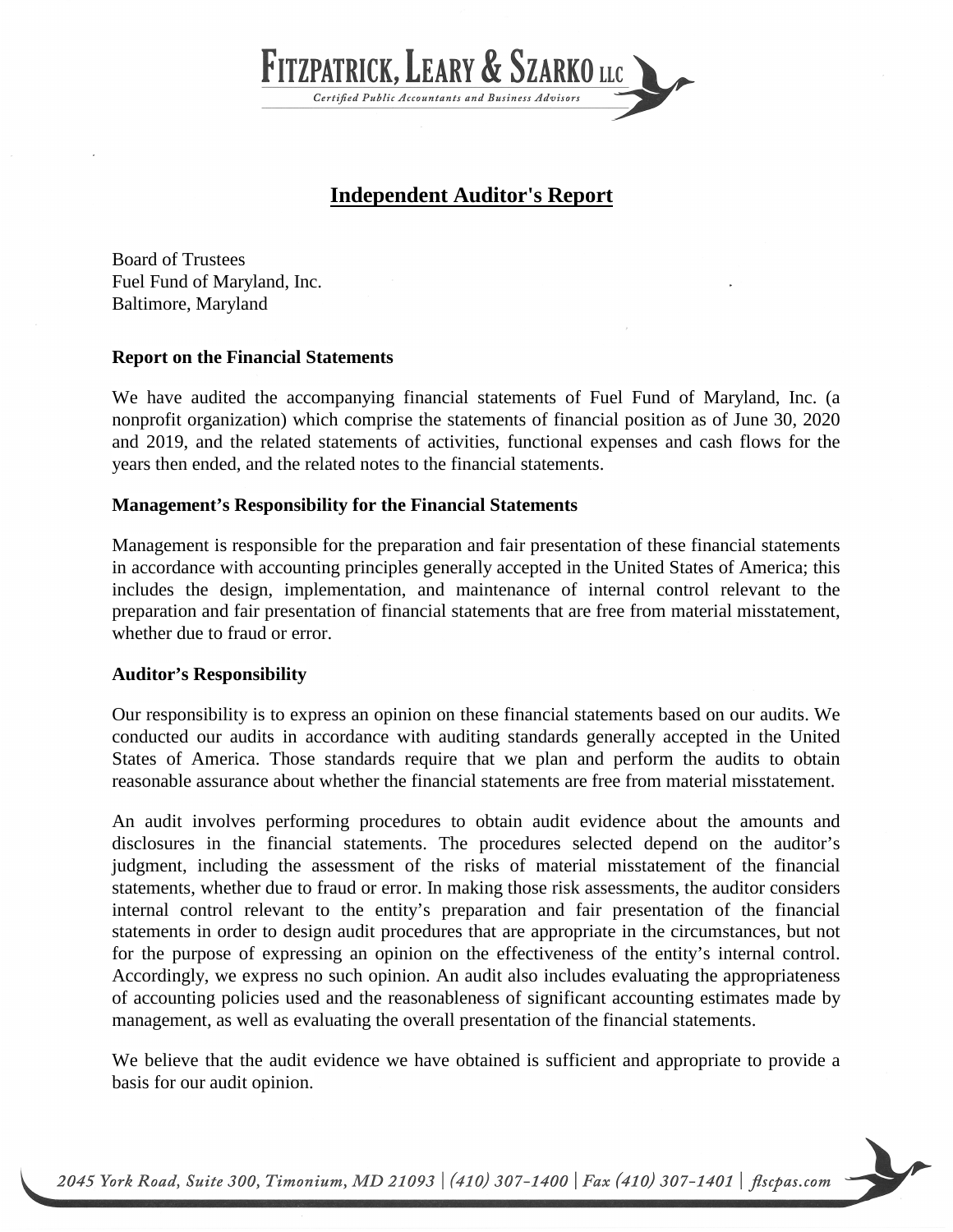# **Opinion**

In our opinion, the financial statements referred to above present fairly, in all material respects, the financial position of the Fuel Fund of Maryland, Inc. as of June 30, 2020 and 2019, and the changes in its net assets and its cash flows for the years then ended in accordance with accounting principles generally accepted in the United States of America.

Fitopatrick, Leavy; Syarko, LLC

Timonium, Maryland November 20, 2020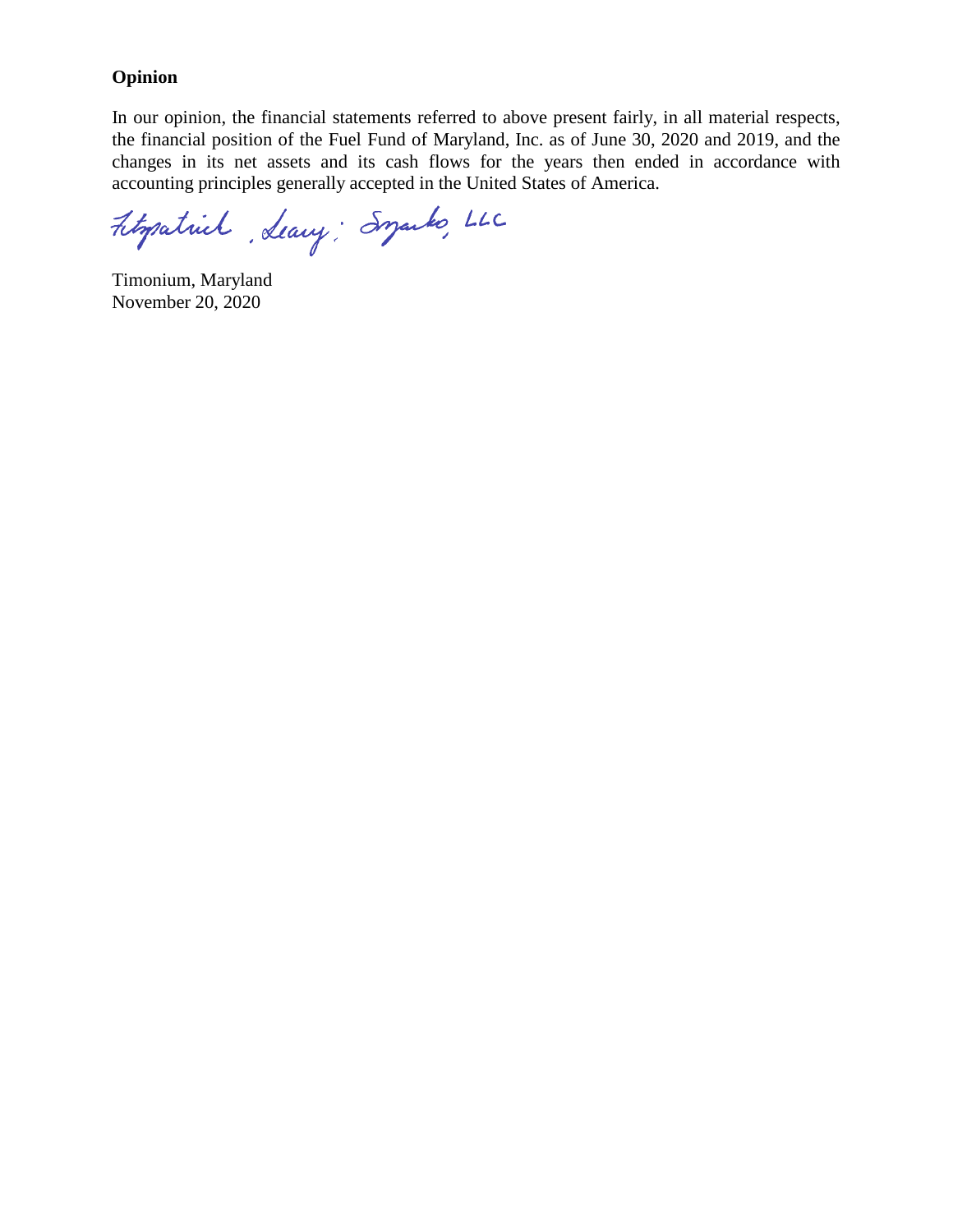# **Statements of Financial Position**

| June 30,                       | 2020            | 2019                     |  |
|--------------------------------|-----------------|--------------------------|--|
| <b>Assets</b>                  |                 |                          |  |
| <b>Current Assets:</b>         |                 |                          |  |
| Cash                           | \$<br>655,250   | $\mathcal{S}$<br>315,598 |  |
| Accounts receivable            |                 | 14,752                   |  |
| Contributions receivable       | 141,463         | 8,090                    |  |
| Prepaid expenses               | 12,562          | 7,628                    |  |
| Total current assets           | 809,275         | 346,068                  |  |
| <b>Property and Equipment:</b> |                 |                          |  |
| Furniture and equipment        | 59,721          | 59,721                   |  |
| Leasehold improvements         | 8,567           | 8,567                    |  |
| Total                          | 68,288          | 68,288                   |  |
| Less accumulated depreciation  | (49,970)        | (43,958)                 |  |
| Net property and equipment     | 18,318          | 24,330                   |  |
| <b>Other Assets:</b>           |                 |                          |  |
| Restricted cash                | 226,157         | 470,151                  |  |
| <b>Investments</b>             | 4,205,815       | 3,613,684                |  |
| Intangible assets, net         | 49,291          | 75,811                   |  |
| Deposits                       | 4,534           | 8,220                    |  |
| Total other assets             | 4,485,797       | 4,167,866                |  |
| <b>Total Assets</b>            | 5,313,390<br>\$ | 4,538,264                |  |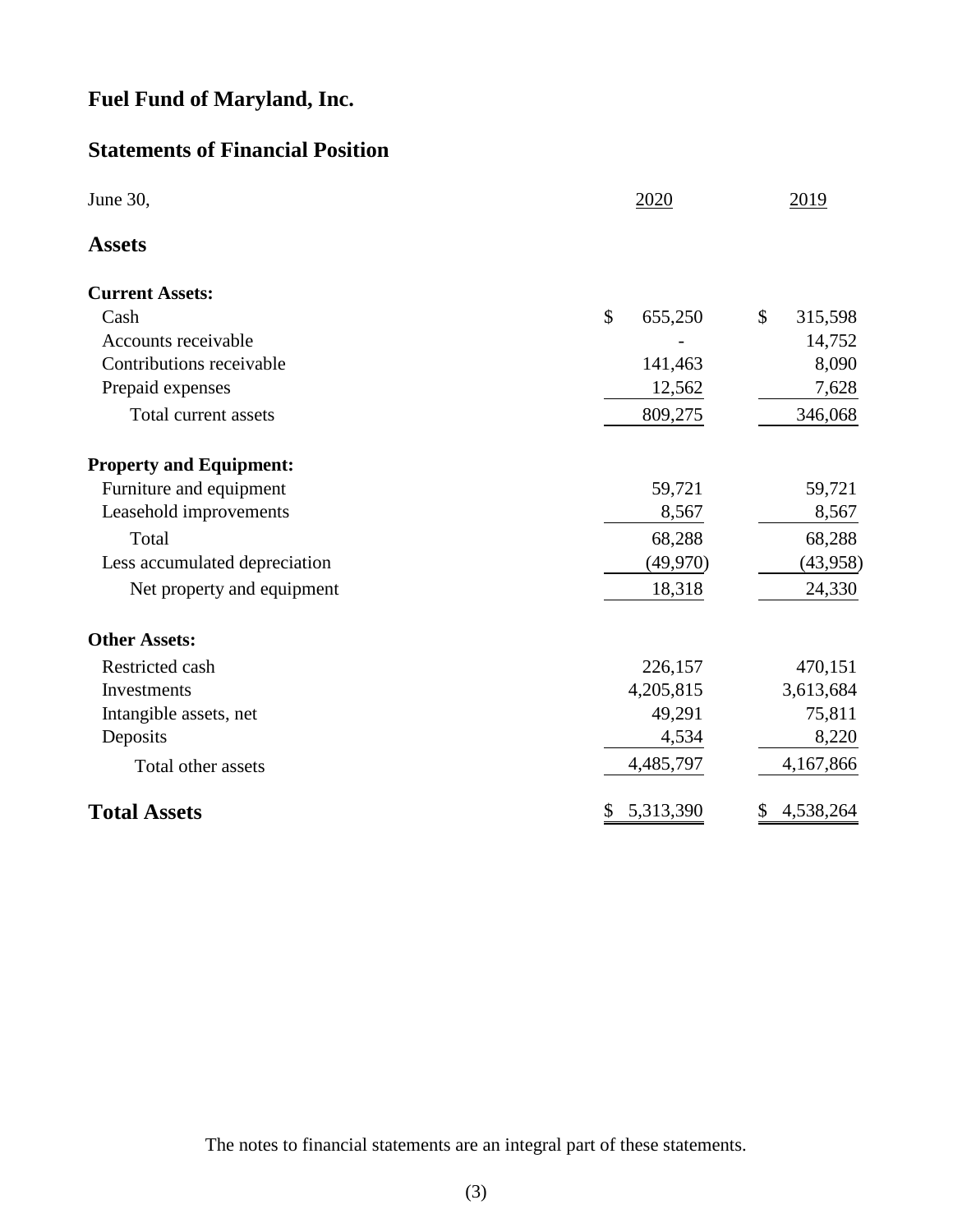|                                   | 2020 |           | 2019 |           |
|-----------------------------------|------|-----------|------|-----------|
| <b>Liabilities and Net Assets</b> |      |           |      |           |
| <b>Current Liabilities:</b>       |      |           |      |           |
| Accounts payable                  | \$   | 3,993     | \$   | 14,614    |
| Accrued expenses                  |      | 14,007    |      | 29,425    |
| Total current liabilities         |      | 18,000    |      | 44,039    |
| <b>Net Assets:</b>                |      |           |      |           |
| Without donor restrictions        |      | 770,536   |      | (33,015)  |
| With donor restrictions           |      | 4,524,854 |      | 4,527,240 |
| Total net assets                  |      | 5,295,390 |      | 4,494,225 |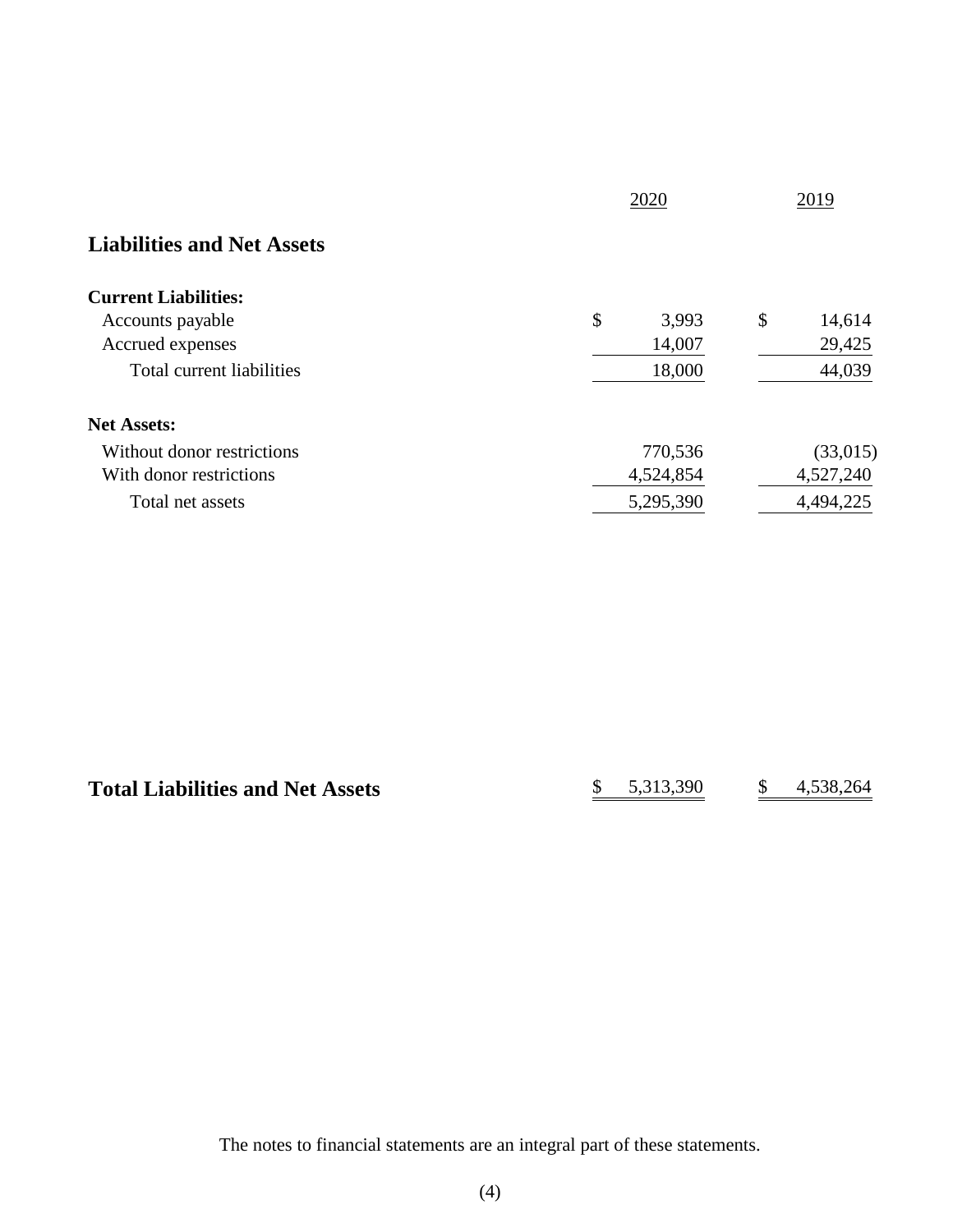# **Statements of Activities**

### For the years ended June 30,

|                                                                 | 2020                 |              |                          |                          | 2019            |                      |               |              |                 |
|-----------------------------------------------------------------|----------------------|--------------|--------------------------|--------------------------|-----------------|----------------------|---------------|--------------|-----------------|
|                                                                 | <b>Without Donor</b> |              | With Donor               |                          |                 | <b>Without Donor</b> |               | With Donor   |                 |
|                                                                 |                      | Restrictions | Restrictions             |                          | Total           |                      | Restrictions  | Restrictions | Total           |
| <b>Support and revenue</b>                                      |                      |              |                          |                          |                 |                      |               |              |                 |
| Utility credits                                                 | \$                   | 1,068,687    | $\mathcal{S}$            |                          | 1,068,687<br>\$ | $\mathbb{S}$         | 1,788,687     | \$           | 1,788,687<br>\$ |
| Foundation grant revenue                                        |                      | 76,591       | 72,500                   |                          | 149,091         |                      | 66,312        | 179,681      | 245,993         |
| Individual and corporate revenue                                |                      | 1,421,144    |                          |                          | 1,421,144       |                      | 1,117,161     |              | 1,117,161       |
| Investment income                                               |                      | 202,351      |                          |                          | 202,351         |                      | 241,156       |              | 241,156         |
| Special events, net                                             |                      | 5,260        |                          |                          | 5,260           |                      | 4,254         |              | 4,254           |
| Net assets released from restriction                            |                      | 74,886       | (74, 886)                |                          |                 |                      | 185,123       | (185, 123)   |                 |
| Total support and revenue                                       |                      | 2,848,919    | (2,386)                  |                          | 2,846,533       |                      | 3,402,693     | (5, 442)     | 3,397,251       |
| <b>Functional Expenses:</b>                                     |                      |              |                          |                          |                 |                      |               |              |                 |
| Program services                                                |                      | 1,741,427    | $\overline{\phantom{0}}$ |                          | 1,741,427       |                      | 3,098,559     |              | 3,098,559       |
| Management and general                                          |                      | 192,982      |                          |                          | 192,982         |                      | 172,799       |              | 172,799         |
| Fundraising                                                     |                      | 215,086      |                          | $\overline{\phantom{0}}$ | 215,086         |                      | 297,850       | $\sim$       | 297,850         |
| Total functional expenses                                       |                      | 2,149,495    |                          | $\overline{\phantom{a}}$ | 2,149,495       |                      | 3,569,208     |              | 3,569,208       |
| Increase (decrease) in net assets from operations               |                      | 699,424      | (2,386)                  |                          | 697,038         |                      | (166, 515)    | (5, 442)     | (171, 957)      |
| <b>Other income -</b> payroll protection program grant proceeds |                      | 104,127      | $\sim$                   |                          | 104,127         |                      |               |              |                 |
| Increase (decrease) in net assets                               |                      | 803,551      | (2,386)                  |                          | 801,165         |                      | (166, 515)    | (5, 442)     | (171, 957)      |
| Net assets (deficit) - beginning of year                        |                      | (33,015)     | 4,527,240                |                          | 4,494,225       |                      | 133,500       | 4,532,682    | 4,666,182       |
| Net assets (deficit) - end of year                              | \$                   | 770,536      | \$4,524,854              |                          | \$ 5,295,390    | \$                   | $(33,015)$ \$ | 4,527,240    | \$4,494,225     |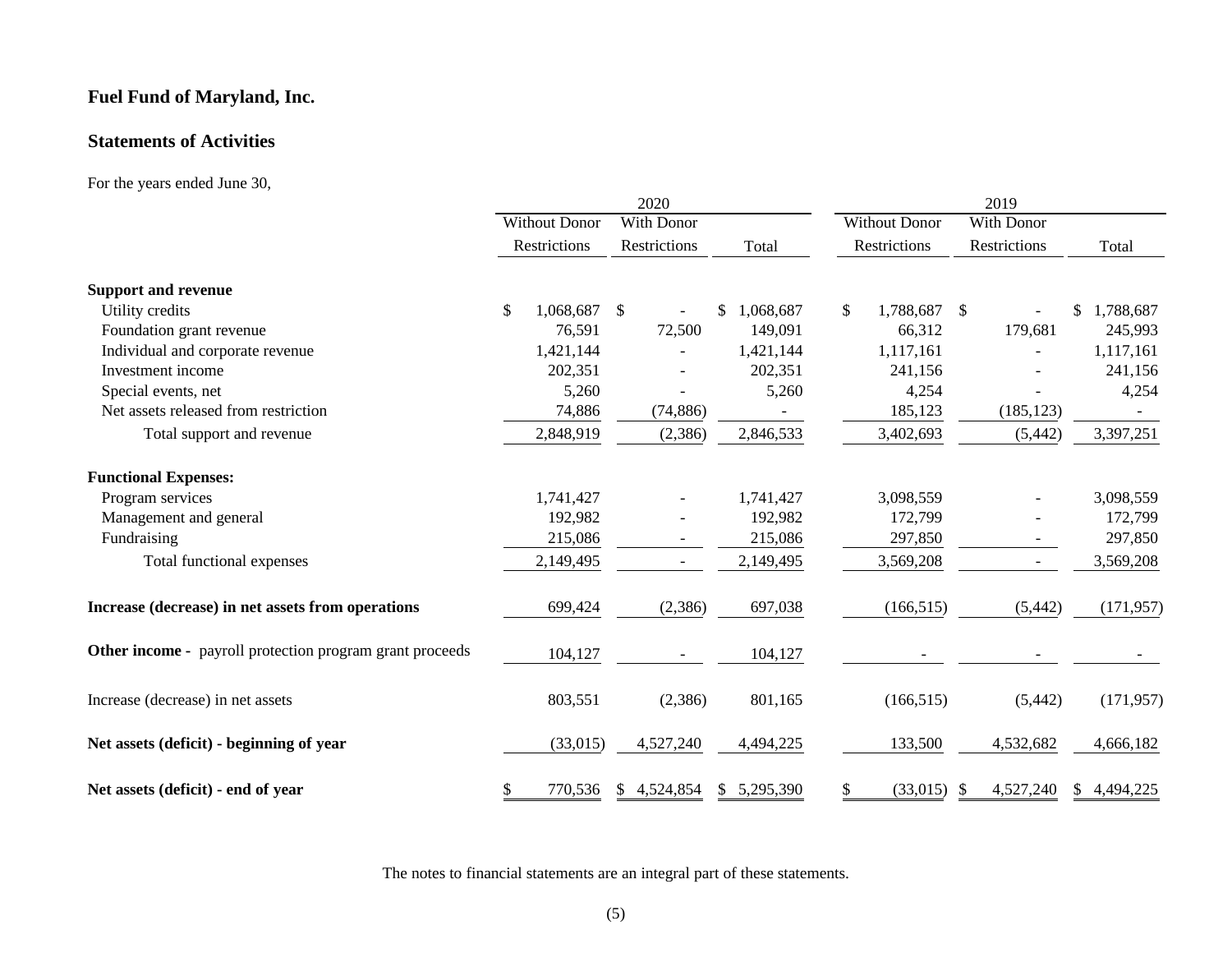### **Statements of Functional Expenses**

| For the years ended June 30,               |                     |                           | 2020                     |               | 2019                |                           |               |               |
|--------------------------------------------|---------------------|---------------------------|--------------------------|---------------|---------------------|---------------------------|---------------|---------------|
|                                            | Program<br>Services | Management<br>and General | Fundraising              | Total         | Program<br>Services | Management<br>and General | Fundraising   | Total         |
| Salaries and related expenses:             |                     |                           |                          |               |                     |                           |               |               |
| Salaries                                   | \$<br>214,659       | 57,384<br>\$              | \$<br>134,920            | \$<br>406,963 | \$<br>401,933       | \$<br>54,875              | 149,780<br>\$ | 606,588<br>\$ |
| Payroll taxes                              | 16,956              | 5,060                     | 10,648                   | 32,664        | 31,812              | 4,075                     | 11,855        | 47,742        |
| Employee benefits                          | 8,946               | 3,878                     | 3,814                    | 16,638        | 21,594              | 2,766                     | 8,047         | 32,407        |
| <b>Total salaries and related expenses</b> | 240,561             | 66,322                    | 149,382                  | 456,265       | 455,339             | 61,716                    | 169,682       | 686,737       |
| Other operating expenses:                  |                     |                           |                          |               |                     |                           |               |               |
| Amortization expense                       | 13,983              | 3,855                     | 8,683                    | 26,521        | 40,201              | 5,489                     | 14,981        | 60,671        |
| <b>Bank</b> charges                        |                     | 14,660                    |                          | 14,660        | 10,618              | 1,450                     | 3,957         | 16,025        |
| Consulting                                 | 30,314              | 63,861                    | 2,750                    | 96,925        | 43,331              | 72,206                    | 9,350         | 124,887       |
| Depreciation                               | 3,170               | 874                       | 1,969                    | 6,013         | 3,804               | 519                       | 1,418         | 5,741         |
| Equipment maintenance                      |                     | 40                        |                          | 40            | 484                 | 66                        | 181           | 731           |
| Fuel assistance                            | 363,197             | $\qquad \qquad -$         |                          | 363,197       | 717,233             |                           |               | 717,233       |
| Fundraising                                |                     | $\overline{\phantom{a}}$  | 37,710                   | 37,710        |                     |                           | 78,641        | 78,641        |
| Insurance                                  |                     | 7,415                     |                          | 7,415         |                     | 7,354                     |               | 7,354         |
| Marketing/education                        |                     | $\overline{\phantom{a}}$  |                          |               |                     |                           | 397           | 397           |
| Membership and dues                        | 449                 | 2,961                     | 365                      | 3,775         | 360                 | 843                       | 400           | 1,603         |
| Rent                                       | 19,034              | 5,247                     | 11,819                   | 36,100        | 23,382              | 3,192                     | 8,713         | 35,287        |
| Postage                                    |                     | 1,318                     | 11                       | 1,329         | 25                  |                           | 2,250         | 2,275         |
| Professional fees                          |                     | 12,300                    |                          | 12,300        |                     | 10,500                    |               | 10,500        |
| Supplies                                   | 654                 | 4.076                     | 2,397                    | 7,127         | 1,516               | 7,420                     | 815           | 9,751         |
| Telephone                                  |                     | 10,048                    | $\overline{\phantom{0}}$ | 10,048        | 8,404               | 1,147                     | 3,132         | 12,683        |
| Travel                                     | 1,378               | 5                         |                          | 1,383         | 5,175               | 897                       | 3,933         | 10,005        |
| Utility credits                            | 1,068,687           | $\overline{\phantom{a}}$  |                          | 1,068,687     | 1,788,687           | $\overline{\phantom{a}}$  |               | 1,788,687     |
| <b>Total other operating expenses</b>      | 1,500,866           | 126,660                   | 65,704                   | 1,693,230     | 2,643,220           | 111,083                   | 128,168       | 2,882,471     |
| <b>Total expenses</b>                      | 1,741,427           | 192,982<br>S              | 215,086<br>\$            | 2,149,495     | 3,098,559<br>\$.    | 172,799                   | 297,850       | 3,569,208     |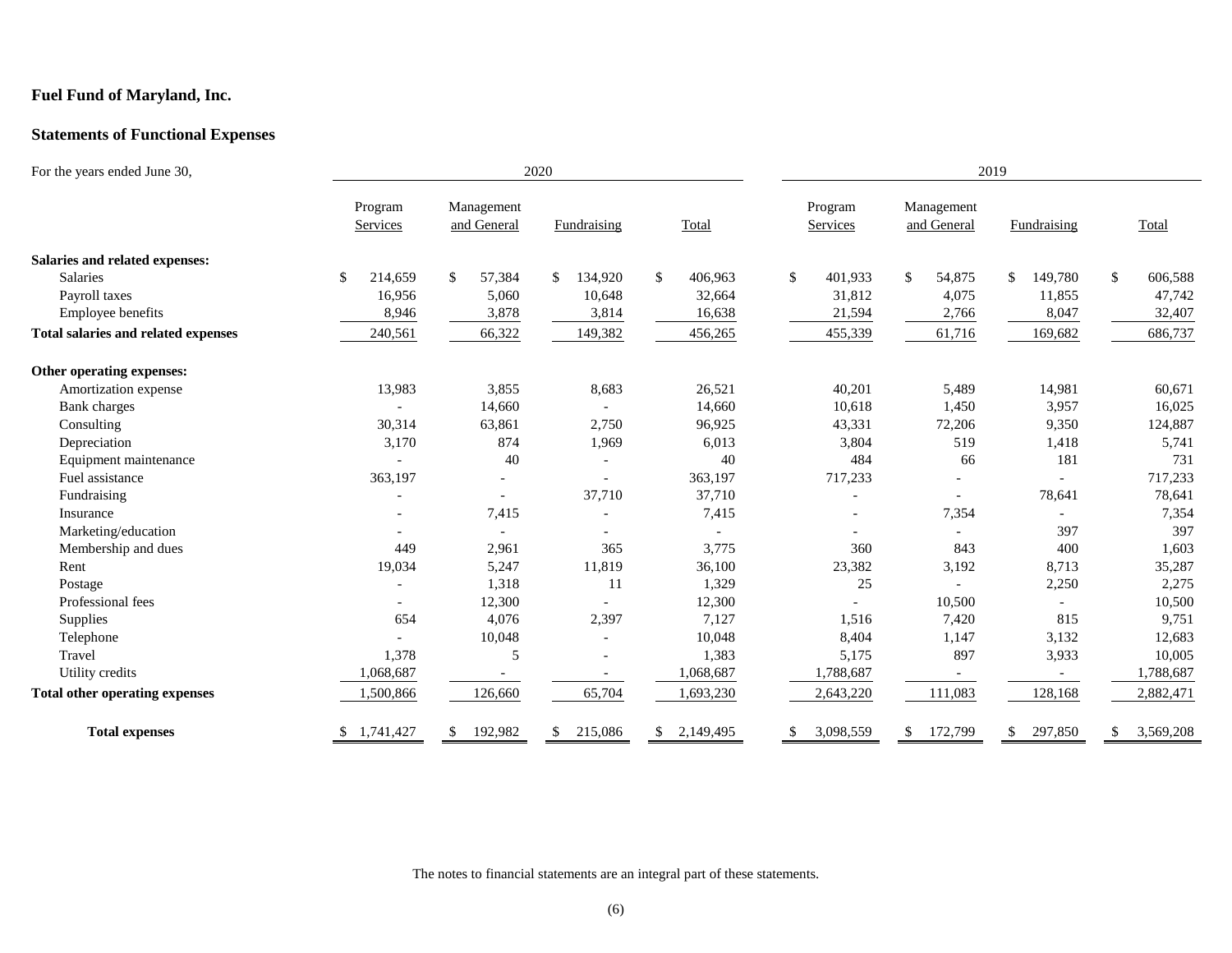# **Statements of Cash Flows**

| For the years ended June 30,                                   | 2020          | 2019             |
|----------------------------------------------------------------|---------------|------------------|
| <b>Cash flows from operating activities:</b>                   |               |                  |
| Increase (decrease) in net assets                              | \$<br>801,165 | \$<br>(171, 957) |
| Adjustments to reconcile decrease in net assets to             |               |                  |
| net cash used in operating activities:                         |               |                  |
| Depreciation and amortization                                  | 32,534        | 66,412           |
| Unrealized (gain) loss on investments                          | 445,125       | (34,891)         |
| Realized (gain) loss on investments                            | (533, 374)    | (79, 629)        |
| Changes in operating assets and liabilities:                   |               |                  |
| Accounts receivable                                            | 14,752        | (12, 801)        |
| Contributions receivable                                       | (133, 373)    | (8,090)          |
| Prepaid expenses                                               | (4,934)       | 15,042           |
| Deposits                                                       | 3,686         | 4,013            |
| Accounts payable                                               | (10,621)      | (54, 974)        |
| Accrued expenses                                               | (15, 418)     | (32,901)         |
| Deferred revenue                                               |               | (11, 835)        |
| Net cash provided by (used in) operating activities            | 599,542       | (321, 611)       |
| <b>Cash flows from investing activities:</b>                   |               |                  |
| Purchase of investments                                        | (4,446,504)   | (219, 485)       |
| Proceeds from sale of investments                              | 3,942,620     | 758,504          |
| Purchase of property and equipment                             |               | (3,242)          |
| Purchase of intangible assets                                  |               | (15, 015)        |
| Net cash provided by (used in) investing activities            | (503, 884)    | 520,762          |
| Net increase in cash, cash equivalents and restricted cash     | 95,658        | 199,151          |
| Cash, cash equivalents, and restricted cash, beginning of year | 785,749       | 586,598          |
| Cash, cash equivalents, and restricted cash, end of year       | \$<br>881,407 | \$<br>785,749    |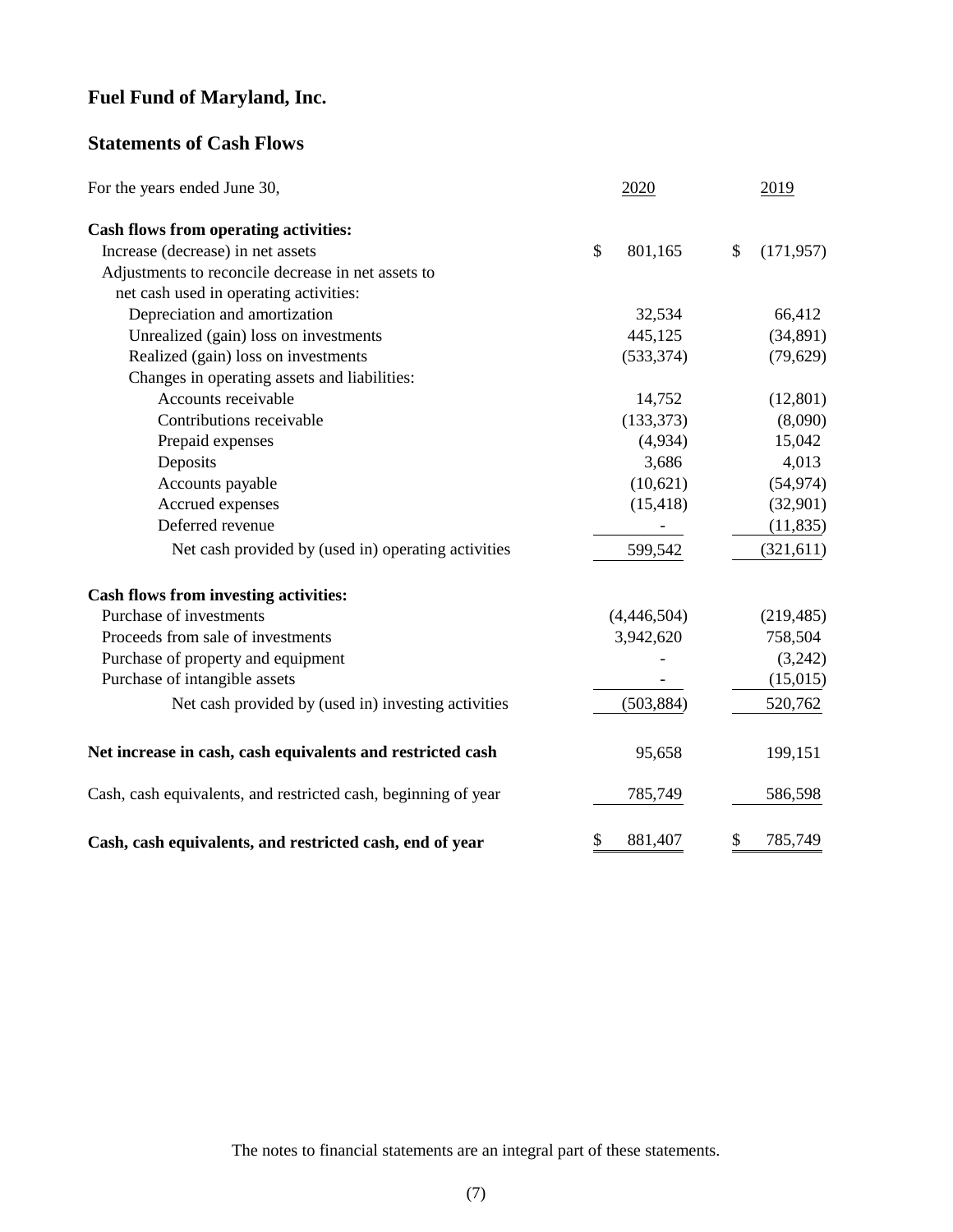# **Notes to Financial Statements**

For the years ended June 30, 2020 and 2019

#### **1. Nature of Operations**

The Fuel Fund of Maryland ("the Fund") provides resources to vulnerable Maryland families for heat and home utility needs. Termination of utility service is a traumatic event for families and communities. Through the generosity of thousands of private donors, the Fuel Fund keeps families connected, safe, and warm.

The mission of the Fuel Fund is accomplished through two programs: Bill Assistance – raising funds that are used to assist low income individuals and families pay their utility bills; and, Watt Watchers of Maryland – an energy conservation education program that teaches people how to conserve utilities and save money on their utility bills.

#### **2. Summary of Significant Accounting Policies**

#### **Basis of Accounting**

The financial statements of the Fund have been prepared on the accrual basis of accounting, whereby, revenue is recognized when earned and expenses are recognized when incurred.

#### **Basis of Presentation**

The Fund is required to report information regarding its financial position and activities according to two classes of net assets: net assets without donor restrictions and net assets with donor restrictions.

*Net assets without donor restrictions* – Net assets without donor restrictions are net assets that are neither permanently restricted nor temporarily restricted by donor-imposed stipulations. Net assets without donor restrictions include:

*Undesignated net assets* – Undesignated net assets are available for use at the discretion of the Board of Directors or management for general operating purposes.

*Board designated net assets* – Board designated net assets represent amounts designated by the Board of Directors to be used only for specified purposes approved by the Board.

*Net assets with donor restrictions* – Net assets with donor restrictions consist of assets whose use is limited by donor-imposed, time and/or purpose restrictions. The Fund reports contributions and grants as revenue with donor restrictions if they are received with donor stipulations that limit the use of the assets. When a donor restriction expires, that is, when a stipulated time restriction ends or purpose restriction is accomplished, the net assets are reclassified as net assets without donor restrictions and reported in the Statements of Activities as net assets released from restrictions. The Fund had total net assets with donor restrictions of \$4,524,854 and \$4,247,240 at June 30, 2020 and 2019, respectively (Note 7).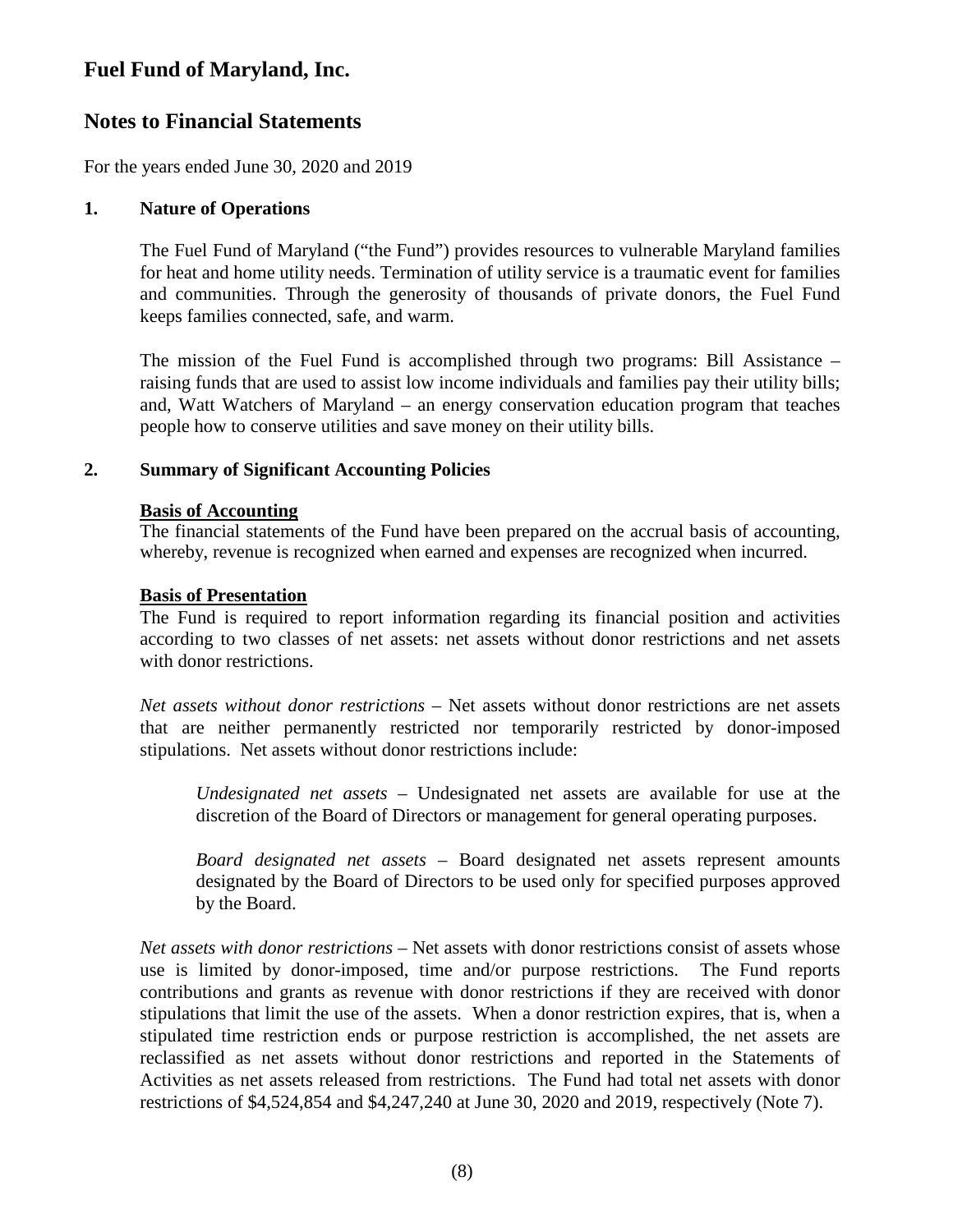# **Notes to Financial Statements**

For the years ended June 30, 2020 and 2019

### **2. Summary of Significant Accounting Policies** (continued)

### **Basis of Presentation** (continued)

Some net assets with donor restrictions include a stipulation that assets provided be maintained permanently (perpetual in nature) while permitting the Fund to spend the income generated by the assets in accordance with donor imposed stipulations or a Board approved spending policy. The Fund had net assets with donor restrictions that are perpetual in nature (endowments) totaling \$4,500,000 at June 30, 2020 and 2019, respectively.

### **Cash and Cash Equivalents**

The Fund considers cash on hand, cash on deposit with banks, money market funds and all unrestricted highly liquid investments with an original maturity of three months or less, to be "cash and cash equivalents".

### **Concentration of Credit Risk**

The Fund maintains cash in bank and money market accounts which, at times, may exceed federally insured limits. The Federal Deposit Insurance Corporation ("FDIC") limits provide insurance on all interest and non-interest bearing account balances up to \$250,000. The Fund believes that the associated risk has been mitigated by maintaining cash balances in high quality financial institutions. Additionally, the Fund has not experienced any losses in such accounts and believes it is not exposed to any significant credit risk on cash and cash equivalents. At June 30, 2020 and 2019, the Fund's cash accounts, including restricted cash accounts exceeded federally insured limits by \$640,916 and \$556,499, respectively.

#### **Restricted Cash**

The Fund holds cash and investments in its quasi-endowment fund that have been restricted by the Public Service Commission of Maryland. Investment returns on the quasi-endowment fund will become available to the Fund once the quasi-endowment fund balance has been restored to \$4,500,000, or the Fund has made a specified amount of payments (Note 5).

### **Accounts Receivable and Allowance for Doubtful Accounts**

Accounts receivable are uncollateralized obligations, which generally require payment within thirty to ninety days from the invoice date. Accounts receivable are stated at their invoice amount. Account balances with invoices over ninety days old are considered delinquent. Payments of accounts receivable are applied to specific invoices identified on the remittance advice or, if unspecified, to the earliest unpaid invoices.

Accounts receivable are stated at the amount management expects to collect from outstanding balances. The carrying amount of accounts receivable is reduced by an allowance for doubtful accounts that reflects management's best estimate of the amounts that may not be collected. Management individually reviews all accounts receivable balances that exceed the due date and based on an assessment of current creditworthiness, estimates the portion, if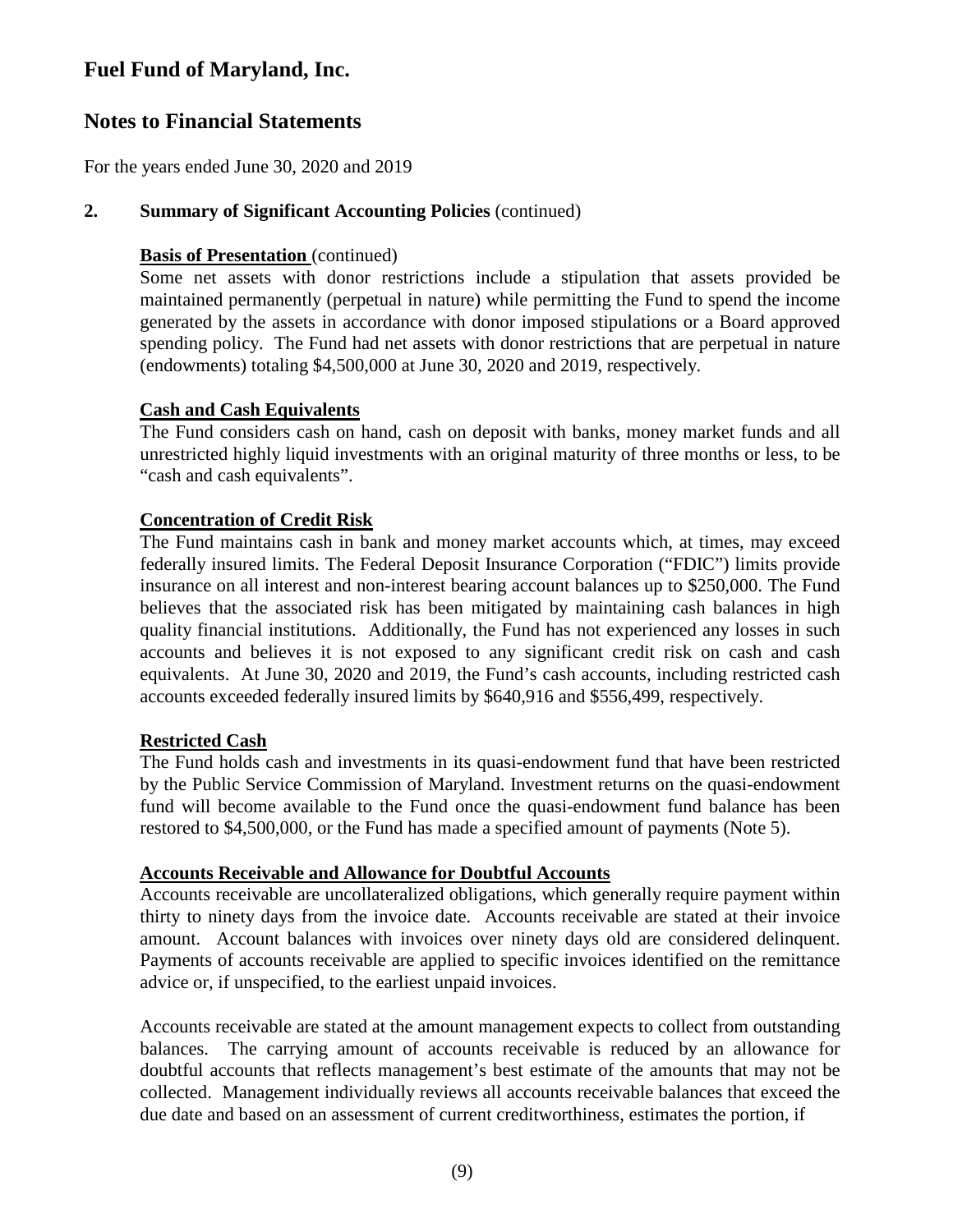# **Notes to Financial Statements**

For the years ended June 30, 2020 and 2019

## **2. Summary of Significant Accounting Policies** (continued)

### **Accounts Receivable and Allowance for Doubtful Accounts** (continued)

any, of the balance that may not be collected. Management provides for probable uncollectible amounts through a charge to earnings and a credit to the allowance for doubtful accounts based on its assessment of the current status of individual accounts. Balances still outstanding after management has used reasonable collection efforts are written off through a charge to the allowance for doubtful accounts and a credit to accounts receivable. These amounts are considered fully collectible at June 30, 2020 and 2019 and accordingly, no allowance for doubtful accounts has been recorded. The Organization had no bad debt expense related to uncollectible accounts receivable for the years ended June 30, 2020 and 2019.

## **Contributions Receivable**

Contributions receivable represent amounts due from contributors based on unconditional promises to give and are considered fully collectible. Accordingly, no allowance for doubtful accounts is provided.

## **Uniform Prudent Management of Institutional Funds Act**

The Organization follows the accounting guidance entitled, *"Endowments of Not-for-Profit Organizations: Net Asset Classification of Funds Subject to an Enacted Version of the Uniform Prudent Management of Institutional Funds Act, and Enhanced Disclosures for All Endowment Funds"* (UPMIFA). UPMIFA provides guidance on the net asset classification of donor-restricted endowment funds for a nonprofit organization that is subject to an enacted version of the Uniform Prudent Management of Institutional Funds Act of 2006. It also requires additional disclosures about an organization's endowment funds (both donor restricted endowment funds and board-designated endowment funds). UPMIFA requires guidelines for expenditures of donor restricted endowment funds and also provides that assets in an endowment fund are donor-restricted net assets until appropriated for expenditure by the Organization (See Note 5).

## **Property and Equipment and Depreciation**

Property and equipment are stated at cost. Expenditures for maintenance, repairs and renewals are charged to expense as incurred. Expenditures for additions, improvements and replacements in excess of \$750 are added to the property and equipment accounts and depreciated over their estimated useful lives. When assets are retired or sold, the related costs and accumulated depreciation are removed from the accounts, and any gain or loss on disposition is recognized in income.

Depreciation is provided under the straight-line method over the estimated useful lives of the respective assets. Property and equipment (consisting of furniture and equipment) is depreciated over estimated useful lives of 3 to 10 years. Depreciation expense was \$6,013 and \$5,741 for the years ended June 30, 2020 and 2019, respectively.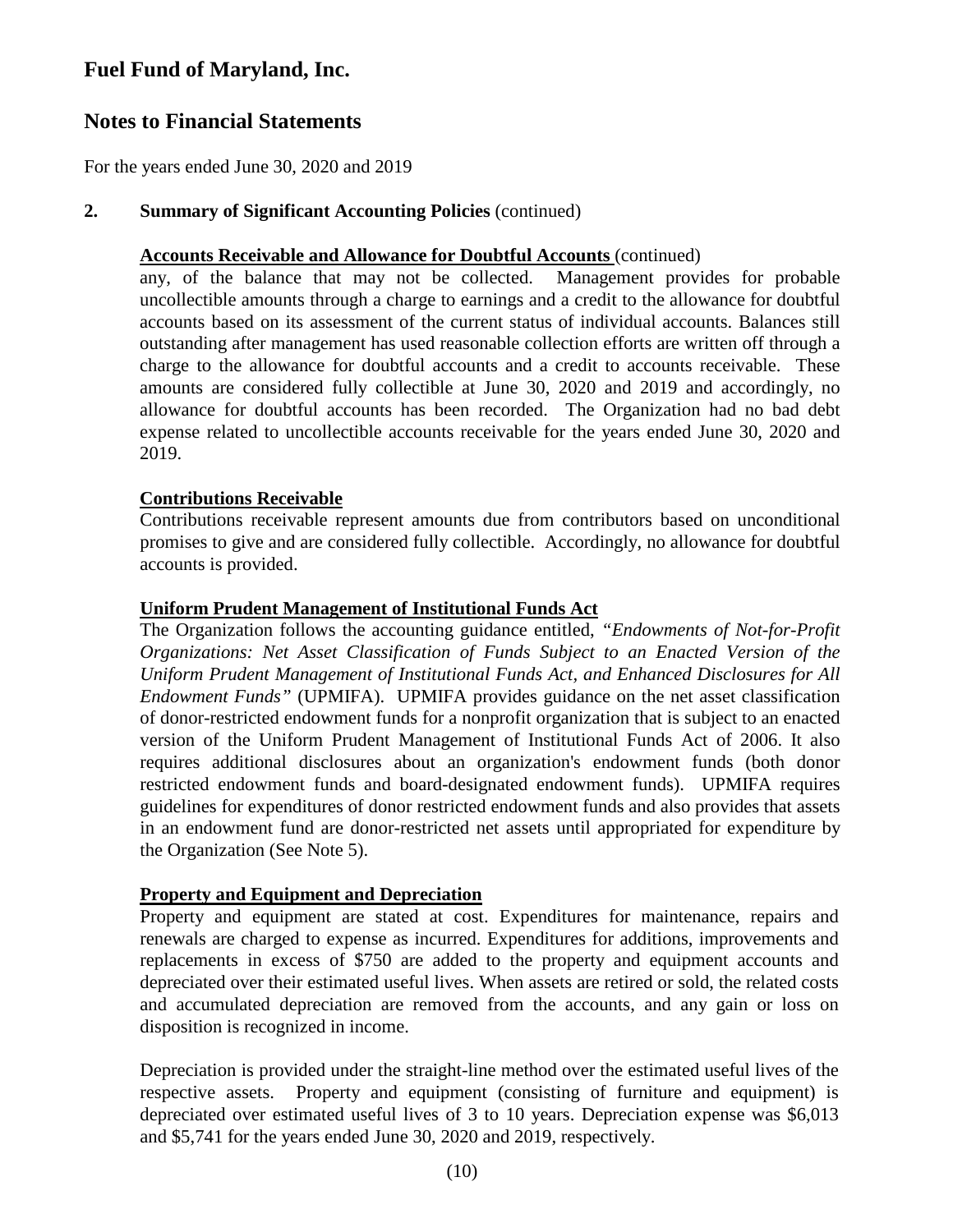# **Notes to Financial Statements**

For the years ended June 30, 2020 and 2019

### **2. Summary of Significant Accounting Policies** (continued)

### **Investments**

Investments in marketable securities with readily determinable fair values, investments in debt securities and an investment in a real estate investment trust are valued at their fair values in the Statements of Financial Position. The change in net unrealized appreciation (depreciation) of marketable securities for the year is included in the accompanying Statements of Activities under the caption "investment income." Realized gains and losses on sales of investments are computed on a specific identification basis, are recorded on the trade date of the transaction and are also included in "investment income."

The Fund's portfolio is a professionally managed portfolio that contains fixed income and equity funds. Such investments are exposed to various risks such as interest rate, market and credit. Due to the level of risk associated with such investments and the level of uncertainty related to changes in the value of such investments, it is at least reasonably possible that changes in risks in the near term could materially affect investment balances and the amounts reported in the financial statements.

### **Intangible Assets**

Intangible assets subject to amortization consist of computer software and website development costs. These costs have been capitalized and are being amortized over their estimated useful life, which is five years.

#### **Functional Allocation of Expenses**

The Statements of Functional Expenses present expenses by function and natural classification. The functional classification of expenses includes the following:

#### *Program services*

Program services are direct and indirect costs related to providing the Fund's programs and services. These expenses relate directly to the purpose for which the Fund exists.

#### *Management and general*

The supporting service category includes management and general costs necessary to secure proper administrative function of the governing board, maintain an adequate working environment, and manage the financial responsibilities of the Fund.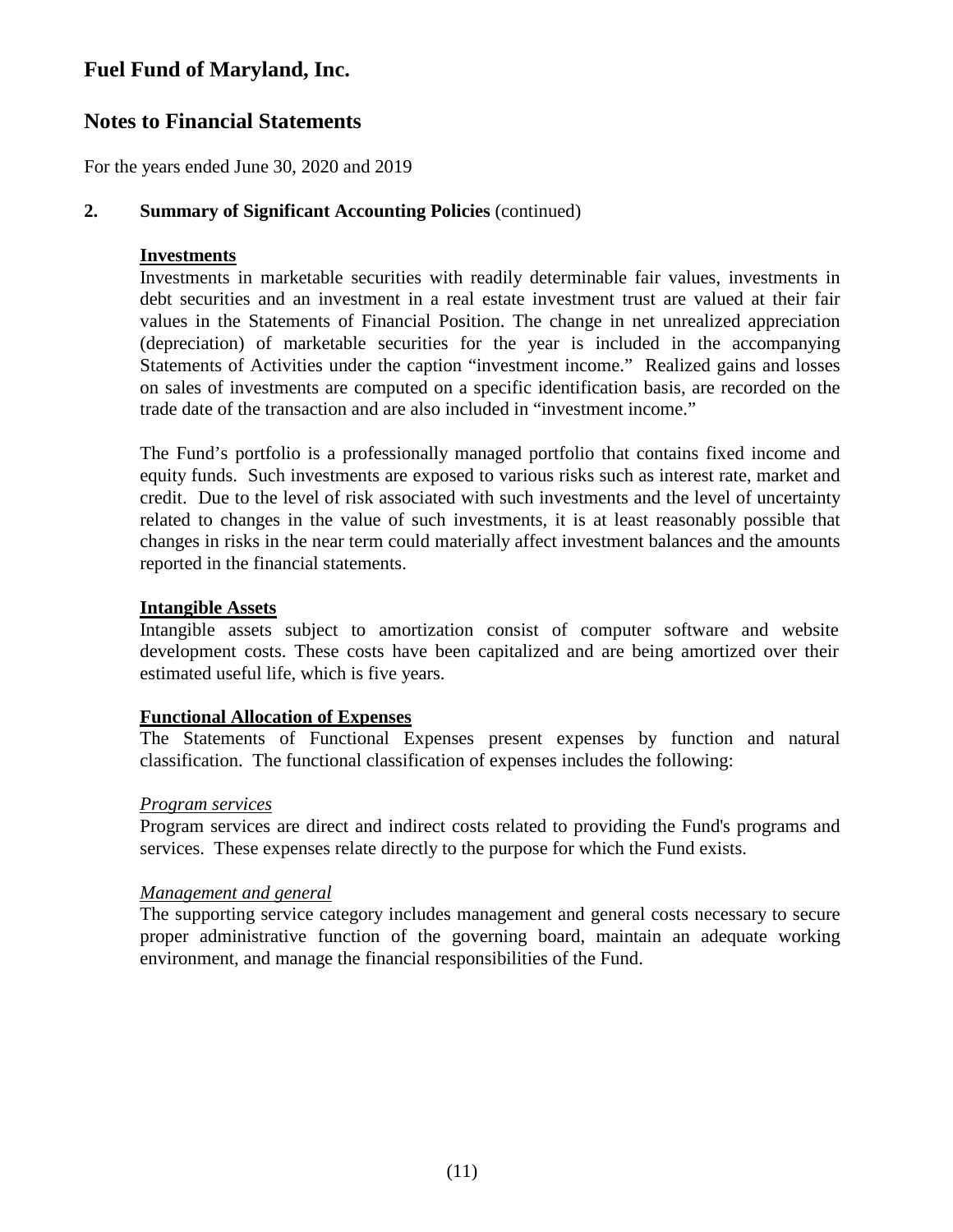# **Notes to Financial Statements**

For the years ended June 30, 2020 and 2019

# **2. Summary of Significant Accounting Policies** (continued)

## **Functional Allocation of Expenses** (continued)

## *Fundraising*

The supporting service category also includes expenditures which provide the structure necessary to encourage and secure outside financial support for the Fund's operations and special projects.

Expenses are charged to each functional classification based on direct expenditures incurred. Indirect expenses are allocated to the various programs and supporting services based on an allocation formula and in accordance with the various grant agreements. Certain costs have been allocated between program and supporting services based on the proportion of programrelated salaries and benefits to total salaries and benefits.

## **Use of Estimates**

The preparation of financial statements in conformity with accounting principles generally accepted in the United States of America requires management to make estimates and assumptions that affect the reported amounts of assets and liabilities and disclosure of contingent assets and liabilities at the date of the financial statements and the reported amounts of revenues and expenses during the reporting period. Actual results could differ from those estimates.

## **Income Taxes**

The Fund is tax-exempt under Section  $501(c)(3)$  of the Internal Revenue Code and is classified as an "other than private foundation" (public charity). The Fund accounts for income tax provisions in accordance with Financial Accounting Standards Board Accounting Standards Concept Topic 740-10, *Accounting for Uncertainty in Income Taxes,* which creates a single model to address uncertainty in tax positions and clarifies the accounting for income taxes by prescribing the minimum recognition threshold a tax position is required to meet before being recognized in the financial statements. The Fund believes that its income tax filing positions and deductions will be sustained upon examination and, accordingly, has not recorded any reserves, or related accruals for interest and penalties, at June 30, 2020 and 2019 for uncertain income tax positions. The Fund continually evaluates expiring statutes of limitations, audits, proposed settlements, changes in tax law, and new authoritative rulings. The Fund has adopted a policy under which, if required to be recognized in the future, it will classify interest related to the underpayment of income taxes as a component of interest expense, and it will classify any related penalties in operating expenses in the Statements of Activities. With few exceptions, the Fund is no longer subject to U.S. federal, state and local income tax examinations by tax authorities for years before 2017.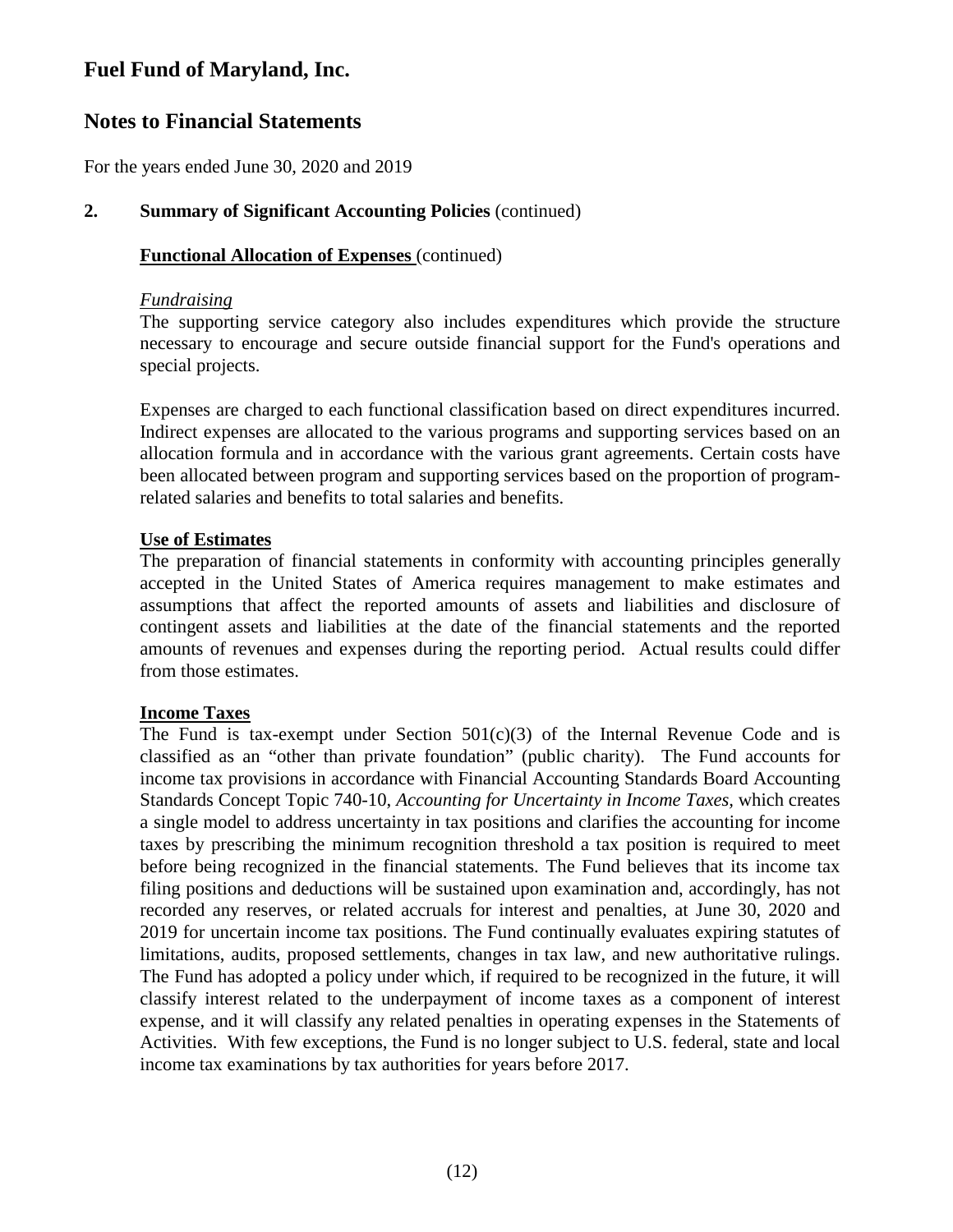# **Notes to Financial Statements**

For the years ended June 30, 2020 and 2019

### **2. Summary of Significant Accounting Policies** (continued)

# **Advertising**

Advertising is expensed as incurred. Advertising expense for the years ended June 30, 2020 and 2019 totaled \$0 and \$397, respectively, and is included in marketing/education expense in the accompanying Statements of Functional Expenses.

### **Fair Value Measurements**

The Fund has characterized its investments in securities based on the priority of inputs used to value the investments, based on a three-level fair value hierarchy. The fair value hierarchy gives the highest priority to quoted prices in active markets for identical assets or liabilities (Level 1), and the lowest priority to unobservable inputs (Level 3). If the inputs used to measure the investments fall within different levels of the hierarchy, the categorization is based on the lowest level input that is significant to the fair value measurement of the investments. Marketable securities recorded in the financial statements are categorized based on the inputs to valuation techniques as follows:

Level 1 - These are investments where values are based on unadjusted quoted prices for identical assets in active markets that the Fund has the ability to access. All stocks and mutual funds currently held by the Fund are considered to be level 1.

Level 2 - These are investments where values are based on quoted prices in markets that are not active or model inputs that are observable either directly or indirectly for substantially the full term of the investments. The fund currently has no level 2 investments.

Level 3 - These are investments where values are based on prices or valuation techniques that require inputs that are both unobservable and significant to the overall fair value measurement. These inputs reflect assumptions of management about assumptions market participants would use in pricing the investments. The real estate investment trust is considered to be a level 3 investment.

Estimated fair value amounts have been determined using available market information and the valuation methodologies described above. The carrying amounts of cash equivalents and current receivables approximate fair value due to the short-term nature of these instruments. Fair value for investments in equity securities, and mutual funds is determined by reference to quoted market prices. Fair value for the real estate investment trust is determined based on methodologies that consider prices at which the securities were sold in other offerings, general market conditions in the real estate industry, the investees' business plans and separate valuation of their assets.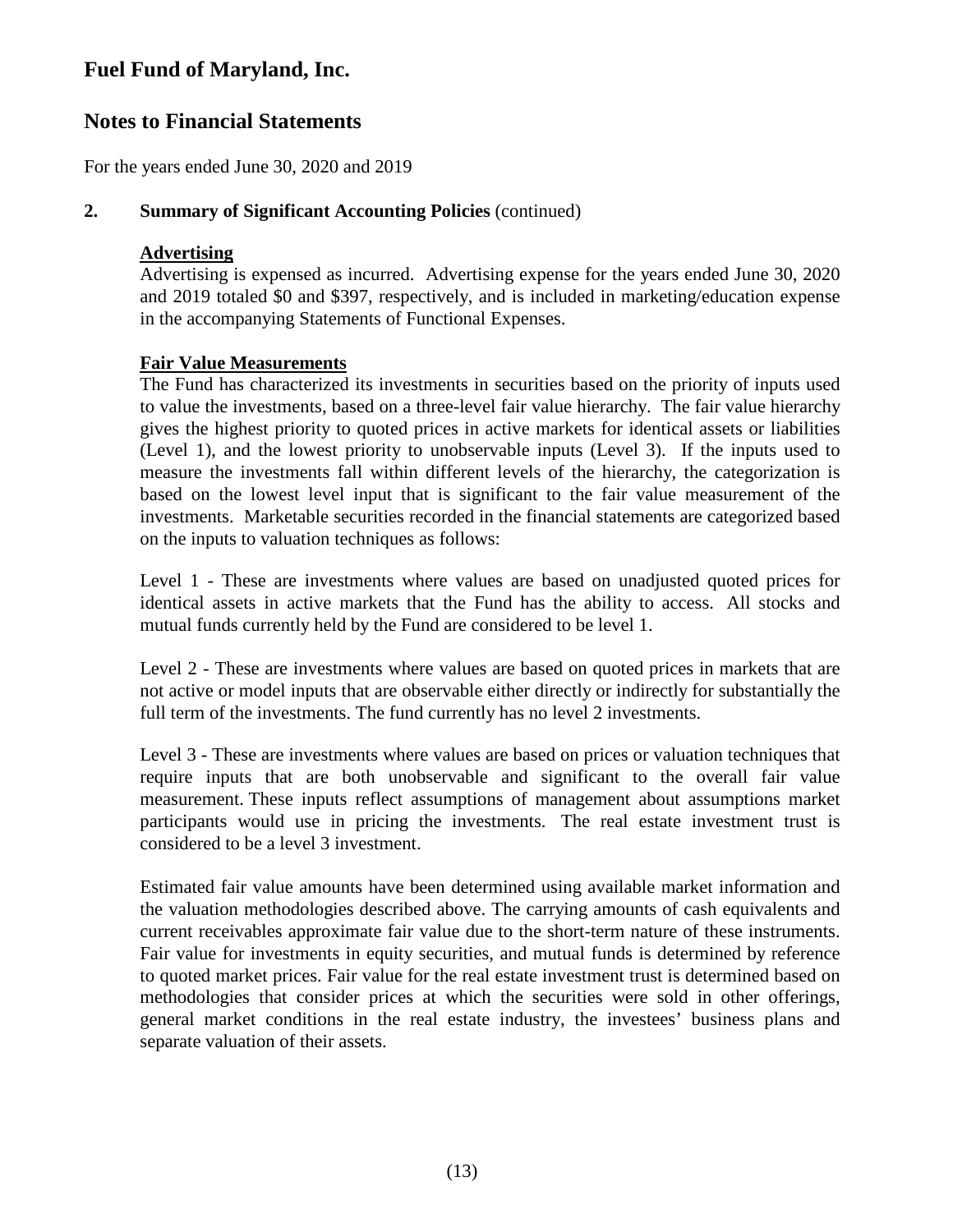# **Notes to Financial Statements**

For the years ended June 30, 2020 and 2019

### **2. Summary of Significant Accounting Policies** (continued)

### **Accounting Pronouncement Adopted**

In June 2018, the FASB issued ASU 2018-08, Not-For-Profit Entities (Topic 958): *Clarifying the Scope and the Accounting Guidance for Contributions Received and Contributions Made.* The standard clarified and improved current guidance by providing criteria for determining whether a nonprofit is receiving commensurate value in return for the resources transferred. The outcome of the analysis determines whether the contract or grant constitutes either a contribution or an exchange transaction. Contracts or grants that are determined to be reciprocal exchange transactions are accounted for under ASU 2014-09 (Topic 606), *Revenue from Contracts with Customers*. Contracts or grants that are determined to be nonreciprocal contributions are accounted for under ASU 2018-08, Not-For-Profit Entities (Topic 958): *Clarifying the Scope and the Accounting Guidance for Contributions Received and Contributions Made.* ASU 2018-08 also provides a more robust framework for determining whether a contribution is conditional or unconditional, and for distinguishing a donor-imposed condition from a donor-imposed restriction. The Organization adopted this new guidance effective July 1, 2019, using the prospective basis. The Organization's revenue recognition under this new standard is described in Note 9.

#### **3. Investments**

Investments consisted of the following at June 30:

|                              | 2020            |    |                |            |           |  |  |
|------------------------------|-----------------|----|----------------|------------|-----------|--|--|
|                              | Unrealized      |    |                |            |           |  |  |
|                              | Appreciation    |    |                |            |           |  |  |
|                              | Cost            |    | (Depreciation) | Fair Value |           |  |  |
| Fixed income funds           | \$<br>2,426,687 | \$ | 35,090         | \$         | 2,461,777 |  |  |
| Equity funds                 | 1,151,580       |    | (59, 451)      |            | 1,092,129 |  |  |
| <b>Stocks</b>                | 449,839         |    | 81,974         |            | 531,813   |  |  |
| Real estate investment trust | 114,675         |    | 5,421          |            | 120,096   |  |  |
| Total                        | 4,142,781       | \$ | 63,034         | \$         | 4,205,815 |  |  |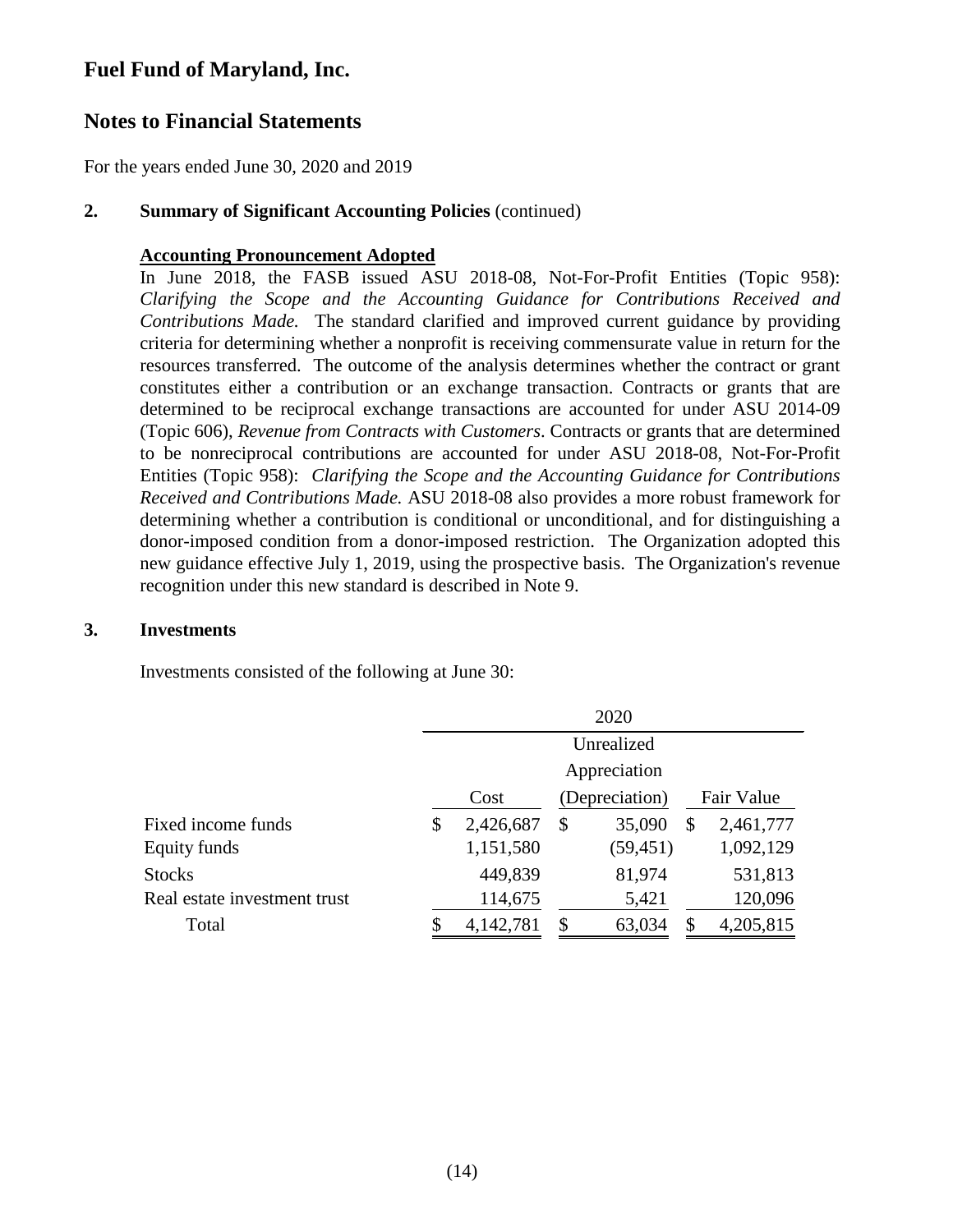# **Notes to Financial Statements**

For the years ended June 30, 2020 and 2019

### **3. Investments** (continued)

|                              | 2019            |   |                |    |            |  |  |
|------------------------------|-----------------|---|----------------|----|------------|--|--|
|                              | Unrealized      |   |                |    |            |  |  |
|                              | Appreciation    |   |                |    |            |  |  |
|                              | Cost            |   | (Depreciation) |    | Fair Value |  |  |
| Fixed income funds           | \$<br>1,463,276 | S | 46,569         | \$ | 1,509,845  |  |  |
| <b>Equity funds</b>          | 1,070,282       |   | 378,940        |    | 1,449,222  |  |  |
| <b>Stocks</b>                | 440,404         |   | 80,354         |    | 520,758    |  |  |
| Real estate investment trust | 131,562         |   | 2,297          |    | 133,859    |  |  |
| Total                        | 3,105,524       |   | 508,160        |    | 3,613,684  |  |  |

The following schedule summarizes investment return and its classification in the Statements of Activities for the years ended June 30:

|                                       | 2020       | 2019     |
|---------------------------------------|------------|----------|
| Interest and dividends                | 141,085    | 153,686  |
| Realized gain on sale of investments  | 533,374    | 79,629   |
| Unrealized gain (loss) on investments | (445, 125) | 34,891   |
| Investment fees                       | (26,983)   | (27,050) |
| Total                                 | 202,351    | 241,156  |

Investment income is reported net of investment fees totaling \$26,983 and \$27,050 for the years ended June 30, 2020 and 2019, respectively.

An investment may be considered to be impaired if its cost basis exceeds its fair value, thus resulting in unrealized depreciation. Management feels that the investment portfolio's unrealized losses are temporary and no significant losses other than those already recorded will be recognized on these investments.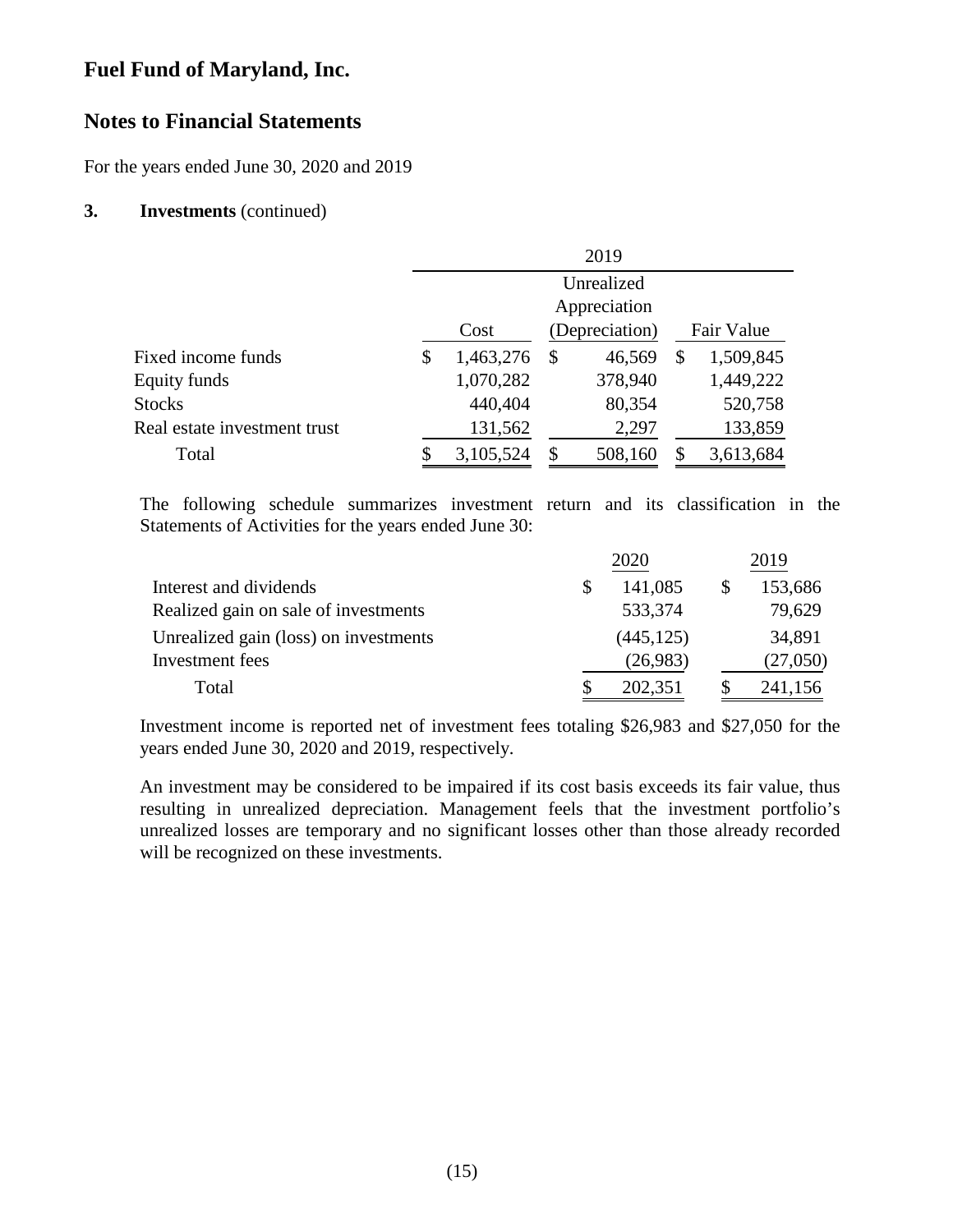# **Notes to Financial Statements**

For the years ended June 30, 2020 and 2019

### **3. Investments** (continued)

The following schedule summarizes investments in the portfolio that were in a loss position as of June 30:

|               |    | 2020                     |    |                          |                           |           |  |  |
|---------------|----|--------------------------|----|--------------------------|---------------------------|-----------|--|--|
|               |    | <b>Unrealized Losses</b> |    |                          |                           |           |  |  |
|               |    | Fair                     |    | Less than                |                           | 12 months |  |  |
|               |    | Value                    |    | 12 months                |                           | or more   |  |  |
| Equity funds  | \$ | 999,555                  | \$ | 66,849                   | $\boldsymbol{\mathsf{S}}$ |           |  |  |
| Fixed income  |    | 204,557                  |    | 9,843                    |                           |           |  |  |
| <b>Stocks</b> |    | 46,334                   |    | 6,639                    |                           |           |  |  |
| Total         | \$ | 1,250,446                | \$ | 83,331                   | \$                        |           |  |  |
|               |    |                          |    | 2019                     |                           |           |  |  |
|               |    |                          |    | <b>Unrealized Losses</b> |                           |           |  |  |
| Fair          |    |                          |    | Less than                | 12 months                 |           |  |  |
|               |    | Value                    |    | 12 months                |                           | or more   |  |  |
| Equity funds  | \$ | 195,060                  | \$ |                          | \$                        | 401       |  |  |
| <b>Stocks</b> |    | 132,126                  |    | 13,434                   |                           | 21,943    |  |  |
| Total         | \$ | 327,186                  | \$ | 13,434                   | \$                        | 22,344    |  |  |

### **4. Intangible Assets**

Intangible assets with finite lives subject to amortization consisted of the following at June 30:

| Computer software and website: |           |      |           |
|--------------------------------|-----------|------|-----------|
| Gross carrying amount          | 508,358   | - \$ | 508,358   |
| Accumulated amortization       | (459,067) |      | (432,547) |
| Net balance                    | 49.291    |      | 75,811    |

Amortization expense relating to these intangibles was \$26,521 and \$60,671 for the years ended June 30, 2020 and 2019, respectively.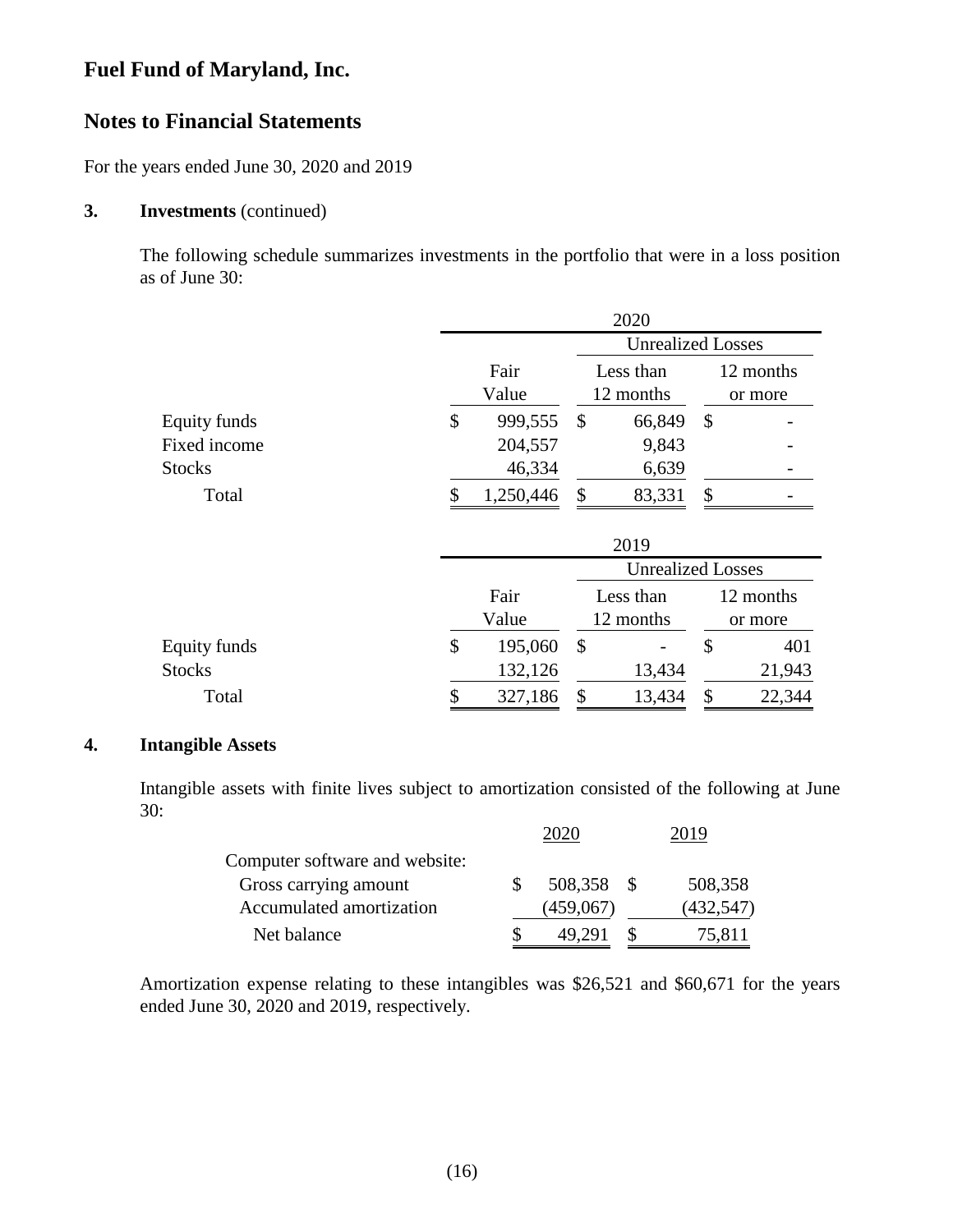# **Notes to Financial Statements**

For the years ended June 30, 2020 and 2019

### **4. Intangible Assets** (continued)

Future amortization expense is expected to be as follows:

| Year ended June 30, | Amount       |
|---------------------|--------------|
| 2021                | \$<br>26,520 |
| 2022                | 16,264       |
| 2023                | 5,756        |
| 2023                | 751          |
| Total               | 49,291       |

### **5. Quasi-Endowment Fund**

The Organization has a quasi-endowment fund ("QEF") established by a grant from the Public Service Commission of Maryland ("PSC") as part of the Customer Investment Fund ("CIF"), which was established as a condition of the PSC's approval of the Exelon - Constellation merger. The purpose of the QEF is to provide ongoing funds for energy assistance to vulnerable Maryland families. The original amount of the grant was \$5,000,000, and under the terms agreed to by the Fuel Fund and the PSC, Fuel Fund must maintain a balance in the QEF of at least 90% of the original grant amount, or \$4,500,000. The Fuel Fund may use the investment income from the QEF to provide energy assistance to vulnerable Maryland families. If the Organization wishes to spend any of the QEF's principal, it must first obtain approval for a CIF program modification from the PSC. Prior to the beginning of the fiscal year ended June 30, 2019, management believed, under the terms of the grant, that it could spend part of the QEF principal on bill assistance for needy Maryland families. During the year ended June 30, 2019, the PSC clarified the terms of the agreement with the Fuel Fund, and the Fuel Fund agreed to a plan to restore the QEF principal balance to \$4,500,000. The restoration plan calls for the Fuel Fund to leave investment income from the QEF in the QEF, and to contribute 10% of the private donations received each month into the QEF (subject to certain limitations) until the principal balance reaches \$4,500,000 or until the Fuel Fund has made repayments totaling \$764,336. As discussed in Note 1, net assets associated with the QEF are classified and being reported by the Organization based on the existence or absence of donor-imposed restrictions in accordance with generally accepted accounting principles.

## *Return objectives and risk parameters*

The Board of Directors of the Fund has established an investment policy to clearly articulate the views on investment objectives and risk tolerance for the QEF. The objectives of the QEF have been established after a comprehensive review of current and projected financial requirements, market returns, risks and other special requirements. The primary objective is to restore the QEF to \$4,500,000 and then maintain it at that level or higher.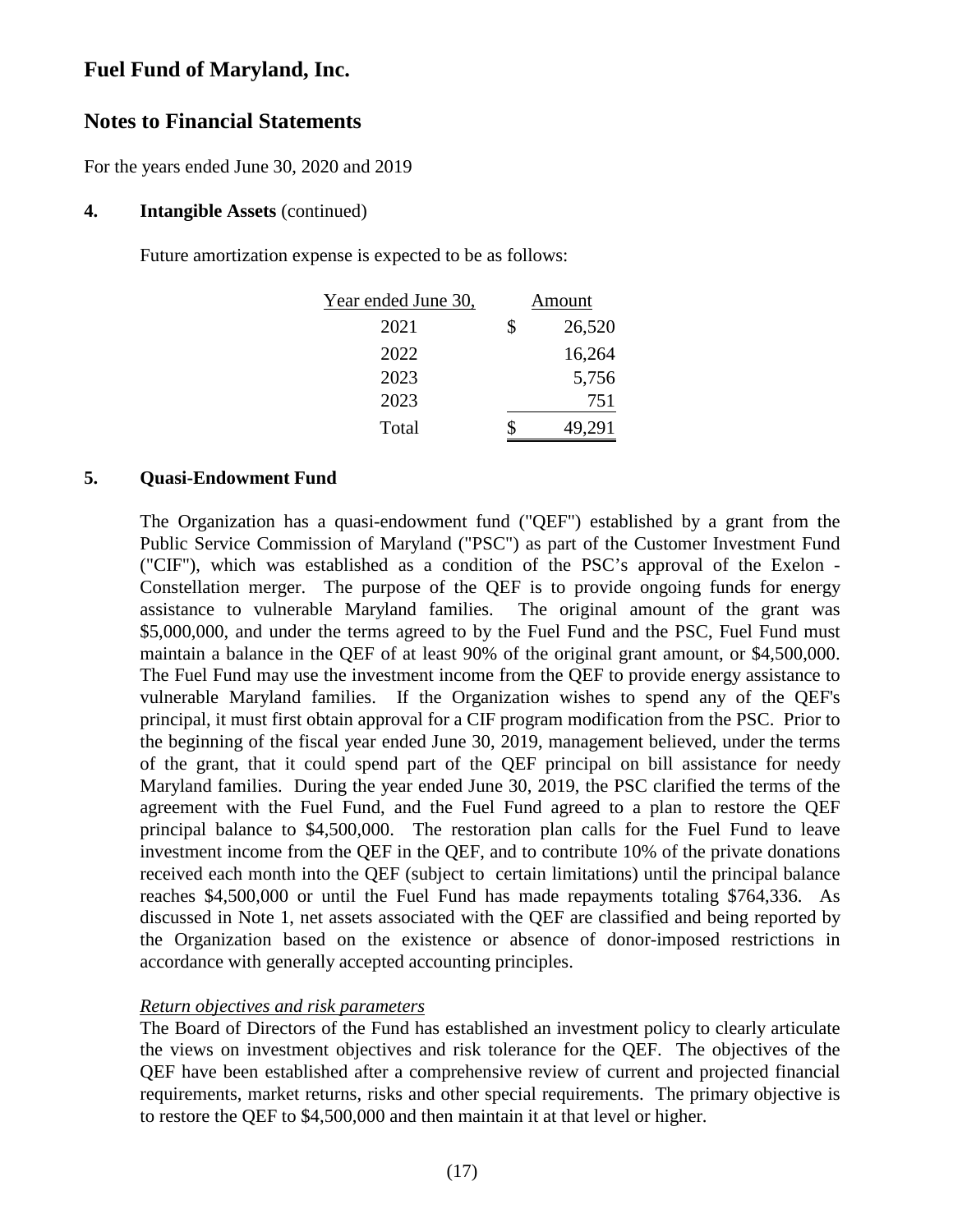# **Notes to Financial Statements**

For the years ended June 30, 2020 and 2019

# **5. Quasi-Endowment Fund** (continued)

### *Strategies employed for achieving objectives*

To satisfy the return objective, the Fund relies on a total return strategy in which investment returns are achieved through both capital appreciation (realized and unrealized) and current yield (interest and dividends). The Fund targets a diversified asset allocation which includes diversified mutual funds and alternative investments to achieve its objective within prudent risk constraints.

### *Underwater endowment funds*

The Fund considers the QEF to be underwater if the fair value of the underlying QEF assets is less than the \$4,500,000 that is required to be maintained by the PSC. The Fund's QEF was underwater by \$68,028 and \$416,165 at June 30, 2020 and 2019, respectively as follows:

|                                                          | 2020      | 2019            |
|----------------------------------------------------------|-----------|-----------------|
| Original grant for quasi-endowment                       | 5,000,000 | 5,000,000       |
|                                                          |           |                 |
| Required balance (90% of original grant)                 | 4,500,000 | 4,500,000<br>S. |
| Fair value of underlying investments and restricted cash | 4,431,972 | 4,083,835       |
| Deficiency                                               | (68,028)  | (416, 165)      |

The Fund's plan to restore the balance is outlined in Note 11. As discussed in Note 15, the Fund restored the QEF to \$4,500,000 subsequent to June 30, 2020.

## *Spending policy*

In accordance with UPMIFA, the Fund considers the following factors in making a determination to appropriate or accumulate donor-restricted endowment funds: (1) the duration and preservation of the various funds, (2) the purposes of the donor-restricted quasiendowment funds, (3) general economic conditions, (4) the possible effect of inflation and deflation, (5) the expected total return from income and the appreciation of investments, (6) other resources of the Fund, and (7) the Fund's investment policies. The fund currently does not have a spending policy from the QEF until the quasi-endowment has been restored to \$4,500,000.

The following table represents the composition of the Organization's endowment net assets by type at June 30, 2020 and 2019:

|                                       | Without Donor With Donor |                     |             |
|---------------------------------------|--------------------------|---------------------|-------------|
|                                       | Restrictions             | <b>Restrictions</b> | Total       |
| Donor restricted quasi-endowment fund |                          | \$4,500,000         | \$4,500,000 |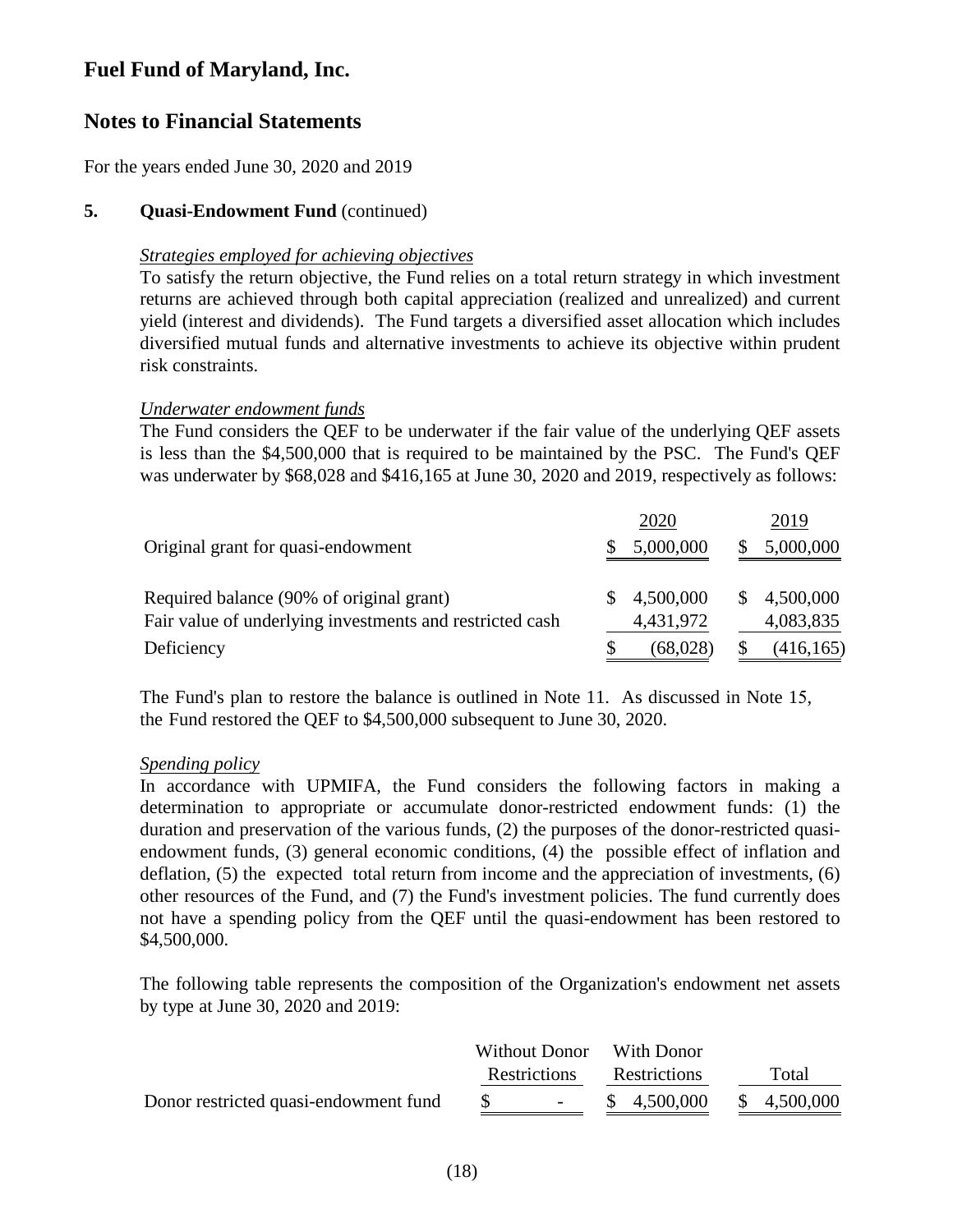# **Notes to Financial Statements**

For the years ended June 30, 2020 and 2019

# **5. Quasi-Endowment Fund** (continued)

The change in the quasi-endowment fund net assets is as follows for the years ended June 30:

|                                      |                      | 2020                |                 |
|--------------------------------------|----------------------|---------------------|-----------------|
|                                      | <b>Without Donor</b> | <b>With Donor</b>   |                 |
|                                      | Restrictions         | <b>Restrictions</b> | Total           |
| Net assets - beginning of year       | \$                   | \$<br>4,500,000     | \$<br>4,500,000 |
| Investment return - net              | 202,351              |                     | 202,351         |
| Investment income retained in QEF as |                      |                     |                 |
| part of balance restoration plan     | (202, 351)           |                     | (202, 351)      |
| Net assets - end of year             | \$                   | 4,500,000           | 4,500,000<br>\$ |
|                                      |                      |                     |                 |
|                                      |                      |                     |                 |
|                                      |                      | 2019                |                 |
|                                      | <b>Without Donor</b> | With Donor          |                 |
|                                      | Restrictions         | Restrictions        | Total           |
| Net assets - beginning of year       | \$                   | \$<br>4,500,000     | \$<br>4,500,000 |
| Investment return - net              | 241,156              |                     | 241,156         |
| Investment income retained in QEF as |                      |                     |                 |
| part of balance restoration plan     | (241, 156)           |                     | (241, 156)      |

There have been no changes in the donor restricted QEF during the years ended June 30, 2020 and 2019, Fuel Fund is currently in the process of restoring the underwater QEF balance back to the amount required by the PSC.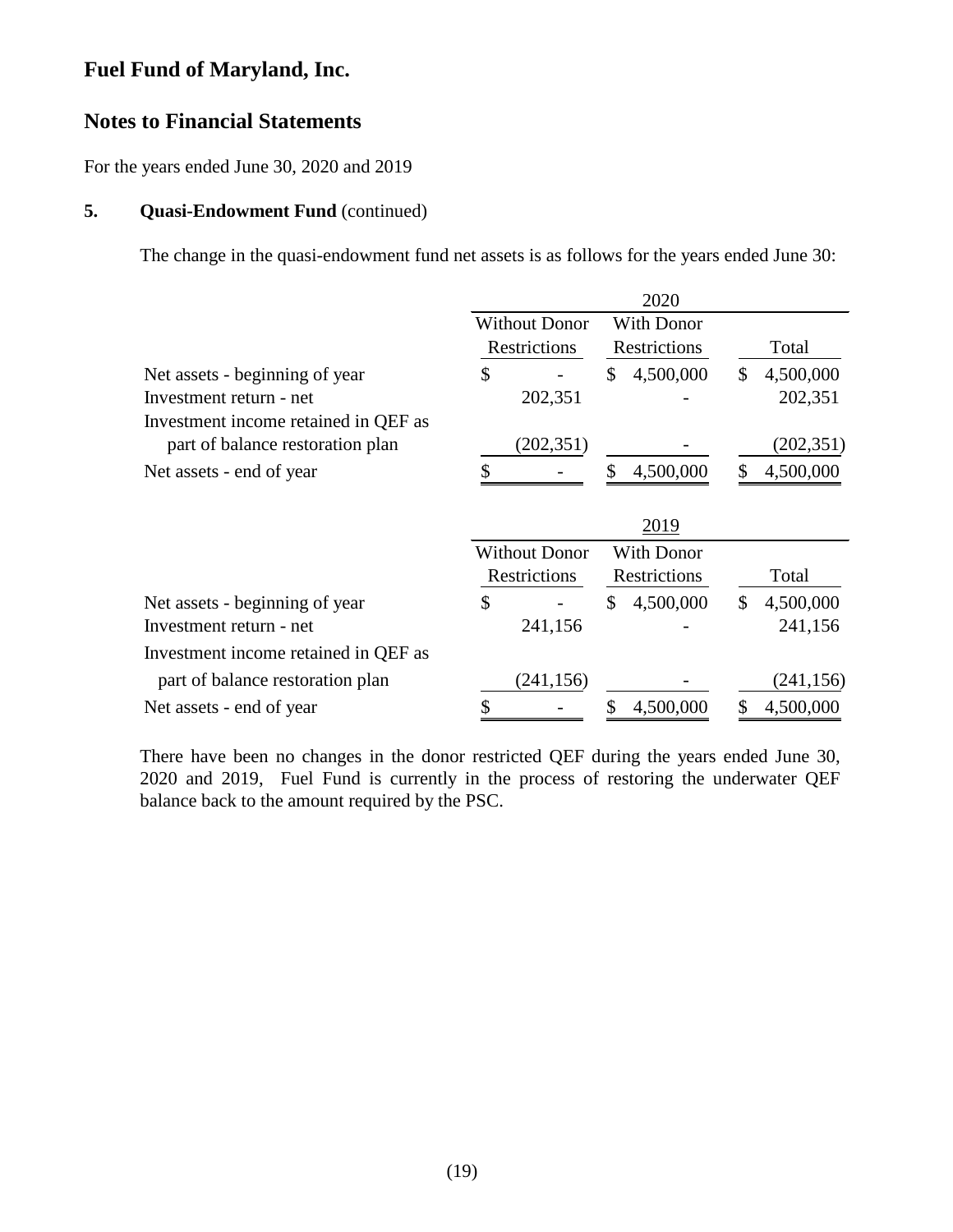# **Notes to Financial Statements**

For the years ended June 30, 2020 and 2019

#### **6. Fair Value Measurements**

Fair values of assets measured on a recurring basis are as follows at June 30:

|                              | 2020          |           |                                              |                      |                |                      |
|------------------------------|---------------|-----------|----------------------------------------------|----------------------|----------------|----------------------|
|                              |               |           |                                              | <b>Quoted Prices</b> |                | <b>Quoted Prices</b> |
|                              |               |           |                                              | in Active            | in Inactive    |                      |
|                              |               | Fair      |                                              | <b>Markets</b>       | <b>Markets</b> |                      |
|                              |               | Value     | (Level 1)                                    |                      | (Level 3)      |                      |
| Fixed income funds           | $\mathcal{S}$ | 2,461,777 | $\mathcal{S}$                                | 2,461,777            | $\mathcal{S}$  |                      |
| Equity funds                 |               | 1,092,129 |                                              | 1,092,129            |                |                      |
| <b>Stocks</b>                |               | 531,813   |                                              | 531,813              |                |                      |
| Real estate investment trust |               | 120,096   |                                              |                      |                | 120,096              |
| Total                        |               | 4,205,815 | \$                                           | 4,085,719            | \$             | 120,096              |
|                              |               |           |                                              |                      |                |                      |
|                              |               |           | 2019                                         |                      |                |                      |
|                              |               |           | <b>Quoted Prices</b><br><b>Quoted Prices</b> |                      |                |                      |
|                              |               |           | in Active                                    |                      |                | in Inactive          |
|                              |               | Fair      | Markets                                      |                      | Markets        |                      |
|                              |               | Value     | (Level 1)                                    |                      | (Level 3)      |                      |
| Fixed income funds           | \$            | 1,509,845 | \$                                           | 1,509,845            | \$             |                      |
| Equity funds                 |               | 1,449,222 |                                              | 1,449,222            |                |                      |
| <b>Stocks</b>                |               | 520,758   |                                              | 520,758              |                |                      |
| Real estate investment trust |               | 133,859   |                                              |                      |                | 133,859              |
| Total                        | \$            | 3,613,684 | \$                                           | 3,479,825            | \$             | 133,859              |

The table below presents information about the changes in the Fund's level 3 invested assets which are measured at fair value on a recurring basis using significant unobservable inputs for the years ended June 30, 2020 and 2019.

| <b>Balance, June 30, 2018</b> | 145,596  |
|-------------------------------|----------|
| Capital distribution          | (8,983)  |
| Unrealized loss               | (2,754)  |
| <b>Balance, June 30, 2019</b> | 133,859  |
| Capital distribution          | (12,507) |
| <b>Unrealized loss</b>        | (1,256)  |
| <b>Balance, June 30, 2020</b> | 120,096  |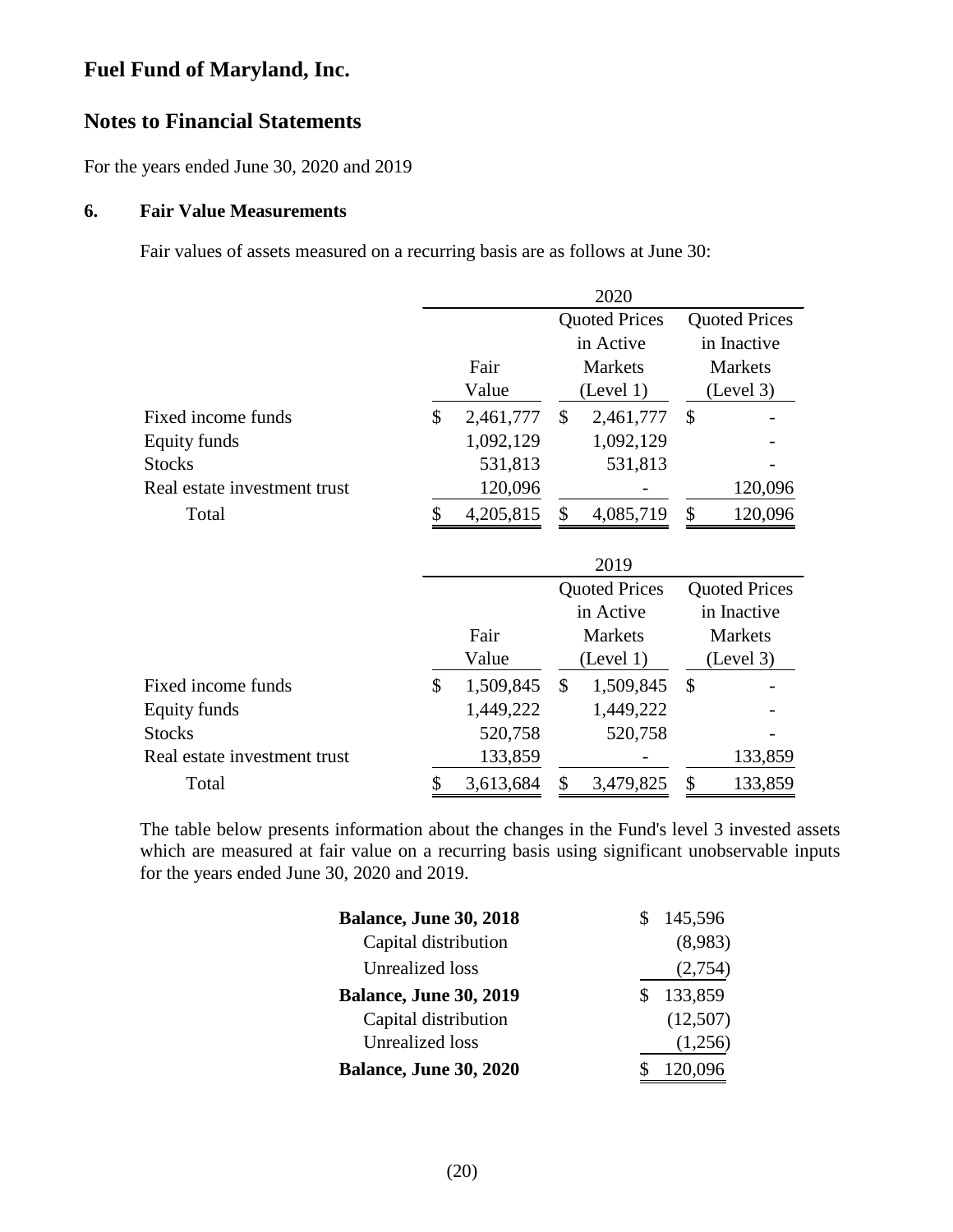# **Notes to Financial Statements**

For the years ended June 30, 2020 and 2019

#### **7. Net Assets with Donor Restrictions**

Net assets with donor restrictions are restricted for the following purposes at June 30:

|                        | 2020        | 2019      |
|------------------------|-------------|-----------|
| Quasi-endowment fund   | \$4,500,000 | 4,500,000 |
| Guaranty fund          | 2,038       | 5,724     |
| Rooftop solar          |             | 21,516    |
| <b>Bill</b> assistance | 22,816      |           |
| Total                  | 4,524,854   | 4,527,240 |

### **8. Government Assistance PPP Loan Funds**

In March 2020, the State of Maryland began enforcing certain restrictions related to social distance, travel and business operations due to the impact of COVID-19. Because of the financial impact of COVID-19 on business operations, the Fund applied for and received government assistance loan proceeds from the Paycheck Protection Loan Program under the Coronavirus Aid, Relief, and Economic Security Act ("CARES Act") in April 2020. The amount of the loan proceeds totaled \$104,127. Under the terms of the agreement, the Organization may apply for forgiveness of the loan proceeds in the amount equal to certain payroll, rent, utility and mortgage interest costs incurred or paid during the 24 week period beginning after April 22, 2020. Any amounts not forgiven under the terms of the loan agreement are due in equal monthly installments of principal and interest over a five year period, with interest due at a fixed rate of 1% annually, following a six month deferment period. Based on the nature and terms of the loan agreement and the related provisions related to loan forgiveness, the Organization considers this a conditional contribution, whereby revenue is recognized when the conditions are satisfied. Because the nature of the condition is based on incurring qualifying expenses, revenue is being recognized as qualifying expenses are incurred. During the year ended June 30, 2020, the Organization incurred qualifying expenses of \$104,127, and accordingly, recognized corresponding revenue of the same amount. The Organization expects the loan to be forgiven in full, but final forgiveness is subject to bank and Small Business Administration approval.

## **9. Revenue Recognition**

#### **Revenue under ASU 2018-08: Not-For-Profit Entities (Topic 958)**

#### *Contributions*

The Organization recognizes nonreciprocal contributions received and made at fair value on the earlier of the date of the receipt of cash or the date an unconditional promise to give is made. Contributions received and made are reported as either revenues without donor restrictions or revenue with donor restrictions. Contributions with donor restrictions that are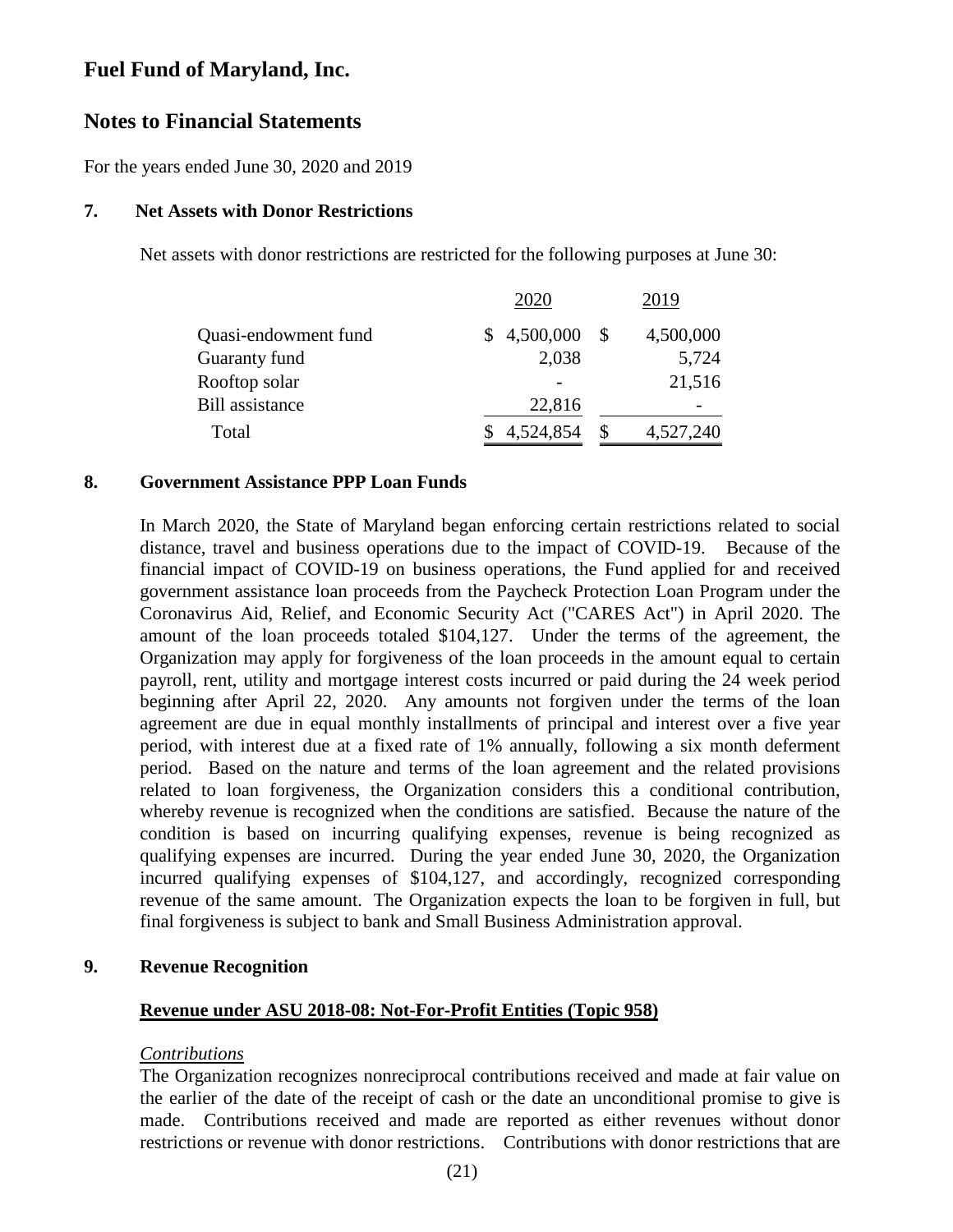# **Notes to Financial Statements**

For the years ended June 30, 2020 and 2019

# **9. Revenue Recognition** (continued)

## **Revenue under ASU 2018-08: Not-For-Profit Entities (Topic 958)** (continued)

### *Contributions (continued)*

used for the purpose specified by the donor in the same year as the contribution is received are recognized as revenues with donor restrictions and reclassified as net assets released from restrictions in the same year.

### *Grants*

The Organization has grants with various government agencies and private foundations. Each grant is analyzed to determine if the grantor is receiving commensurate value in return for the resources provided. If commensurate value is exchanged, the grant is considered an exchange transaction, and the revenue is reported under ASU 2014-09 (Topic 606): *Revenue from Contracts with Customers*. If commensurate value is not exchanged, the grant is considered a contribution and reported under ASU 2018-08. All of the funds support and revenue are considered contributions. A resource provider (i.e. a government agency or private foundation) is not synonymous with the general public. Therefore, a benefit received by the general public is not equivalent to commensurate value received by the resource provider. In addition, execution of the resource provider's mission does not constitute value received by the resource provider. The Organization's grants are considered nonreciprocal contributions under ASU 2018-08, restricted by the awarding agency for certain purposes. In addition, the grants are considered conditional contributions because both requirements to meet the definition of a condition under ASU 2018-08 are met (i.e. there is a barrier that must be overcome before the Organization is entitled to receive the funds and there is a right of return to the resource provider). Revenue from conditional contributions is recognized when the conditions are satisfied. Because the nature of the condition is based on incurring qualifying expenses, revenue is recognized as expenses are incurred.

## **10. Utility Credit Program**

Baltimore Gas & Electric Company ("BGE") has a component regulated into its utility rates to provide funds to be used to assist persons with limited incomes with the payment of energy bills. These funds are distributed each year in the form of matching energy credits from BGE. In order to qualify for the credits, customers must demonstrate financial need. Under the program, BGE provides one dollar of energy credit assistance for every two dollars paid by qualifying customers and the Fuel Fund (on behalf of the qualifying BGE customers).

In order to raise matching funds to assist needy BGE customers, the Fund solicits donations from BGE customers through an annual envelope campaign. In addition, the Fund solicits donations and grants from corporate and private donors and religious organizations to provide assistance.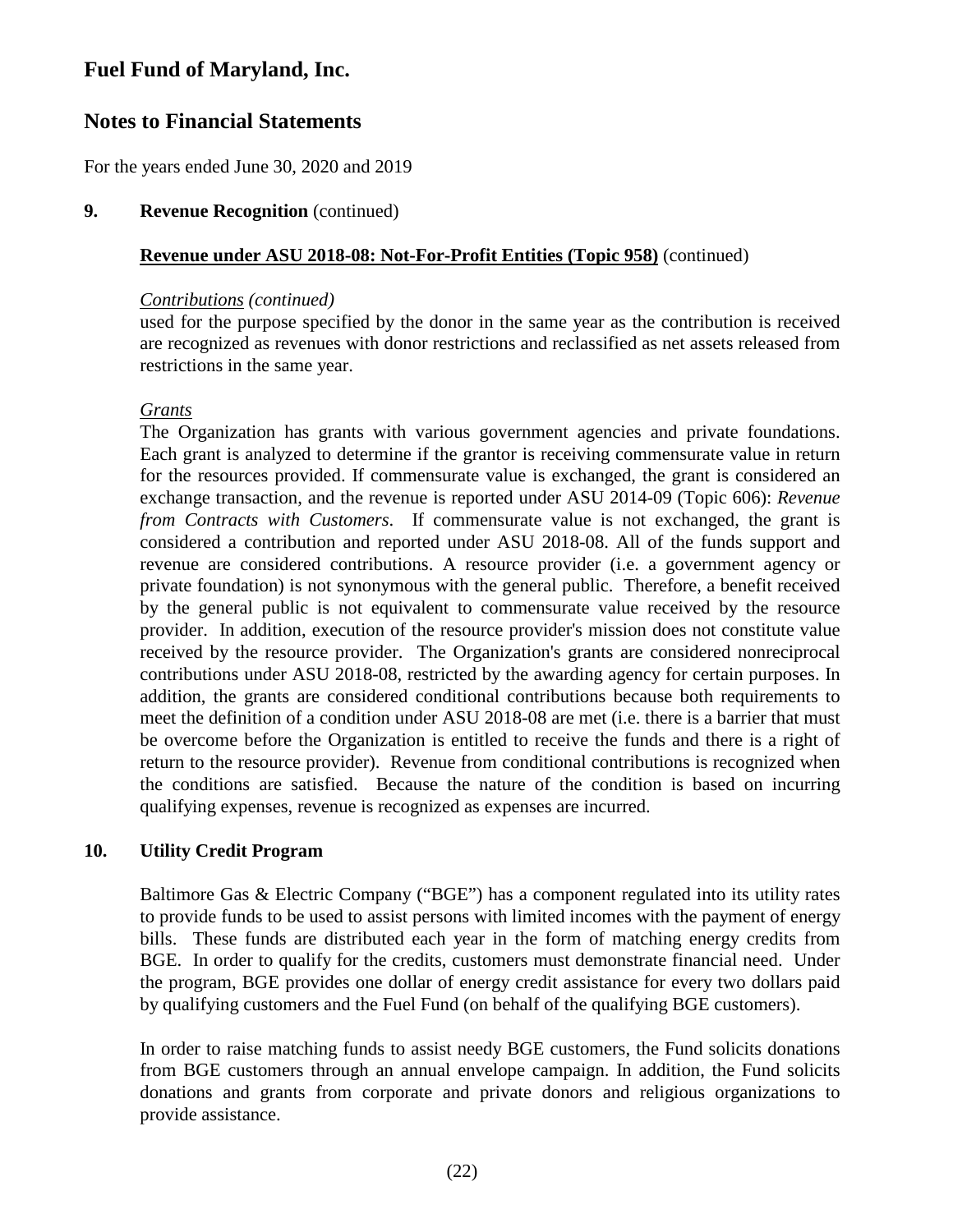# **Notes to Financial Statements**

For the years ended June 30, 2020 and 2019

### **10. Utility Credit Program** (continued)

The Fuel Fund administers the utility credit program on behalf of BGE through a series of local agencies. The Fund assists Maryland residents in demonstrating financial need, provides administrative staff to administer the program, and provides matching funds.

Based on the process employed by the Fund to reserve and distribute the credits, management considers the credits to be effectively received as income and expended by the Fund. The Fund administered the distribution of utility credits in the amounts of \$1,068,687 and \$1,788,687 for the years ended June 30, 2020 and 2019, respectively. Accordingly, these amounts are reflected in the accompanying statements of activities as both revenue and program expense.

#### **11. Commitments and Operating Lease**

#### *Restoration of QEF Balance*

During the year ended June 30, 2019, the Fund reviewed a footnote to a 2017 order by the PSC indicating that the Fund has flexibility with spending the investment income generated by the quasi-endowment, but the Fund must first seek a CIF program modification from the PSC if it wishes to spend any of the quasi-endowment's principal. This was not the Fund's interpretation of the quasi-endowment as part of the original CIF award and the Fund had drawn \$1,700,000 from the QEF to fund bill assistance and other program activities. To restore the quasi-endowment back to the \$4,500,000 principal balance required by the PSC, the Fund has agreed to leave investment income from the QEF in the QEF, and to contribute 10% of the private donations received each month into the QEF (subject to a floor if the Fund's cash balance declines to a specified multiple of operating expenses) until the principal balance reaches \$4,500,000 or until the Fuel Fund has made repayments totaling \$764,336. As discussed in Note 15, subsequent to year end, the QEF was restored to \$4,500,000.

#### *Operating Lease*

The Fund leases office space for its corporate offices under a five year lease expiring in February 2022. The lease agreement is classified as an operating lease for financial reporting purposes. The lease calls for base monthly payments of \$2,808, with escalation provisions of 3.5% of base rent each year thereafter. Rent expense was \$36,100 and \$35,287 for the years ended June 30, 2020 and 2019, respectively.

Future minimum payments required under the corporate office lease are as follows:

| Year ended June 30, |    | Amount |
|---------------------|----|--------|
| 2021                | \$ | 37,800 |
| 2022                |    | 25,781 |
| Total               | S  | 63,581 |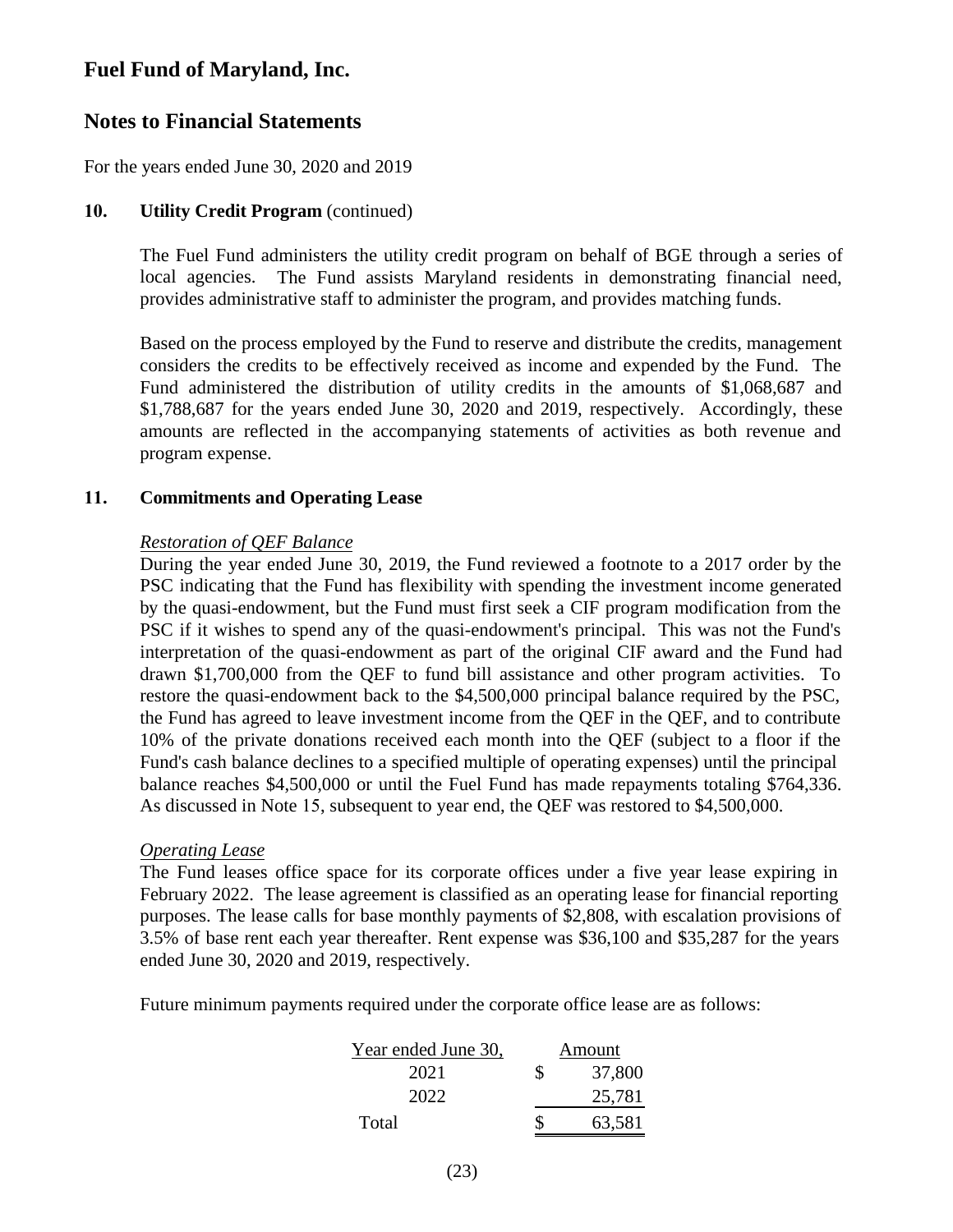# **Notes to Financial Statements**

For the years ended June 30, 2020 and 2019

### **12. Concentrations**

Approximately 38% and 53% of the Fund's unrestricted revenues for the years ended June 30, 2020 and 2019, respectively, represent utility credits provided through Baltimore Gas and Electric Company.

## **13. Defined Contribution Plan**

The Fund instituted a 403(b) defined contribution plan for its employees during fiscal year 2001. Under the terms of the Plan, the Fund contributes up to 50% of the first 6% of eligible employees' wages. The Plan is available to all full time employees (full time employees are defined as employees working greater than 20 hours per week) meeting the eligibility requirements of the Plan. Plan participant eligibility is based on years of service (minimum of six months of service) and age (must be age 21 or older). Plan expense totaled \$5,120 and \$8,008 for the years ended June 30, 2020 and 2019, respectively.

### **14. Liquidity and Availability of Resources**

The Fund's financial assets available within one year of the statements of financial position date for general expenditures are as follows at June 30:

|                                                          | 2020 |             | 2019 |             |
|----------------------------------------------------------|------|-------------|------|-------------|
| Financial assets available within one year:              |      |             |      |             |
| Cash and cash equivalents                                | \$   | 655,250     | \$   | 315,598     |
| Restricted cash                                          |      | 226,157     |      | 470,151     |
| Accounts receivable                                      |      |             |      | 14,752      |
| Contributions receivable                                 |      | 141,463     |      | 8,090       |
| Investments                                              |      | 4,205,815   |      | 3,613,684   |
| Total financial assets available within one year         |      | 5,228,685   |      | 4,422,275   |
| Less: amounts unavailable for general expenditures       |      |             |      |             |
| within one year, due to:                                 |      |             |      |             |
| Restricted by donors                                     |      | (4,524,854) |      | (4,527,240) |
| Total financial assets (deficit) available to management |      |             |      |             |
| for general expenditures within one year                 |      | 703,831     | \$   | (104, 965)  |